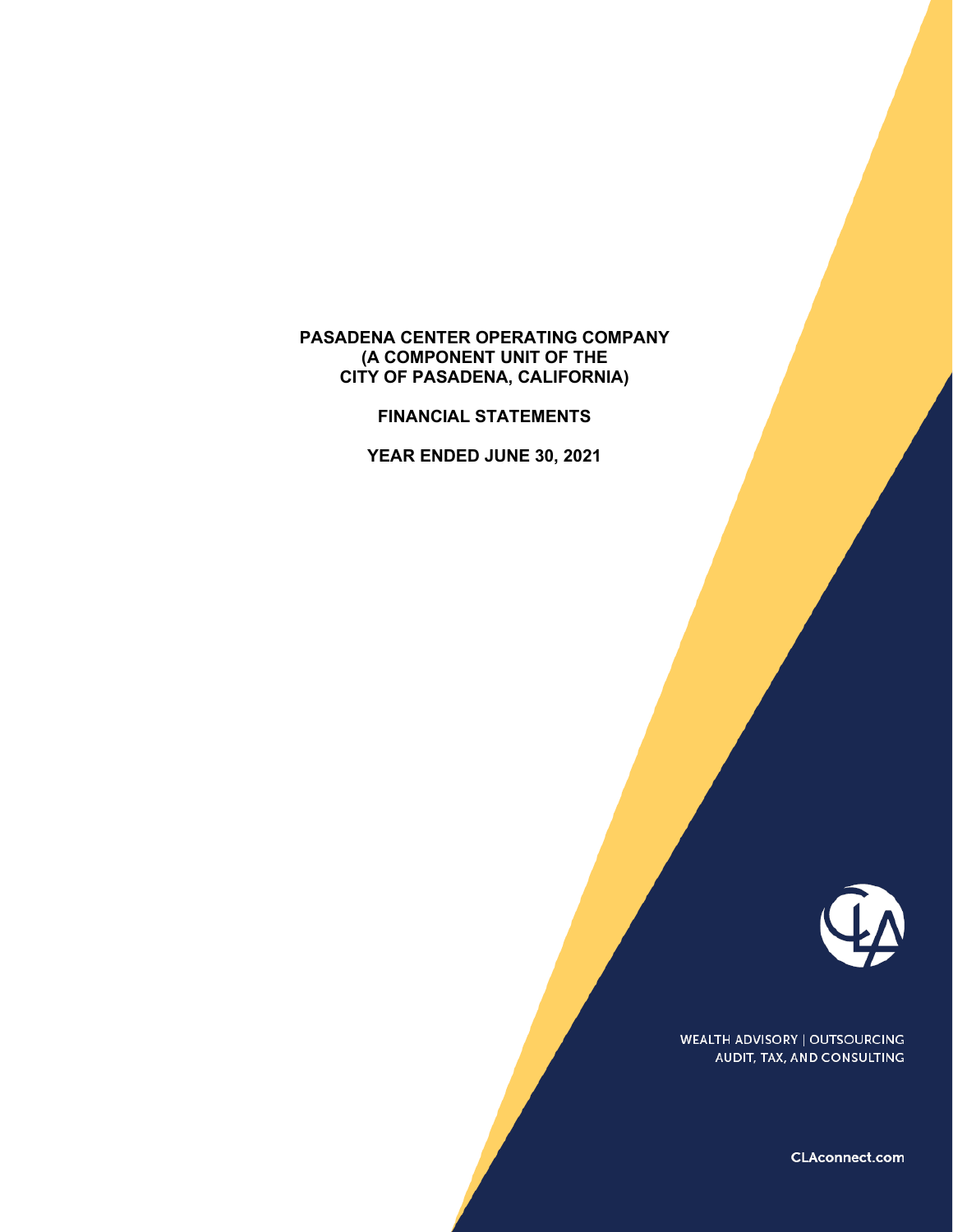# **PASADENA CENTER OPERATING COMPANY TABLE OF CONTENTS YEAR ENDED JUNE 30, 2021**

| 1  |
|----|
| 3  |
|    |
| 9  |
| 10 |
| 11 |
| 13 |
| 29 |
|    |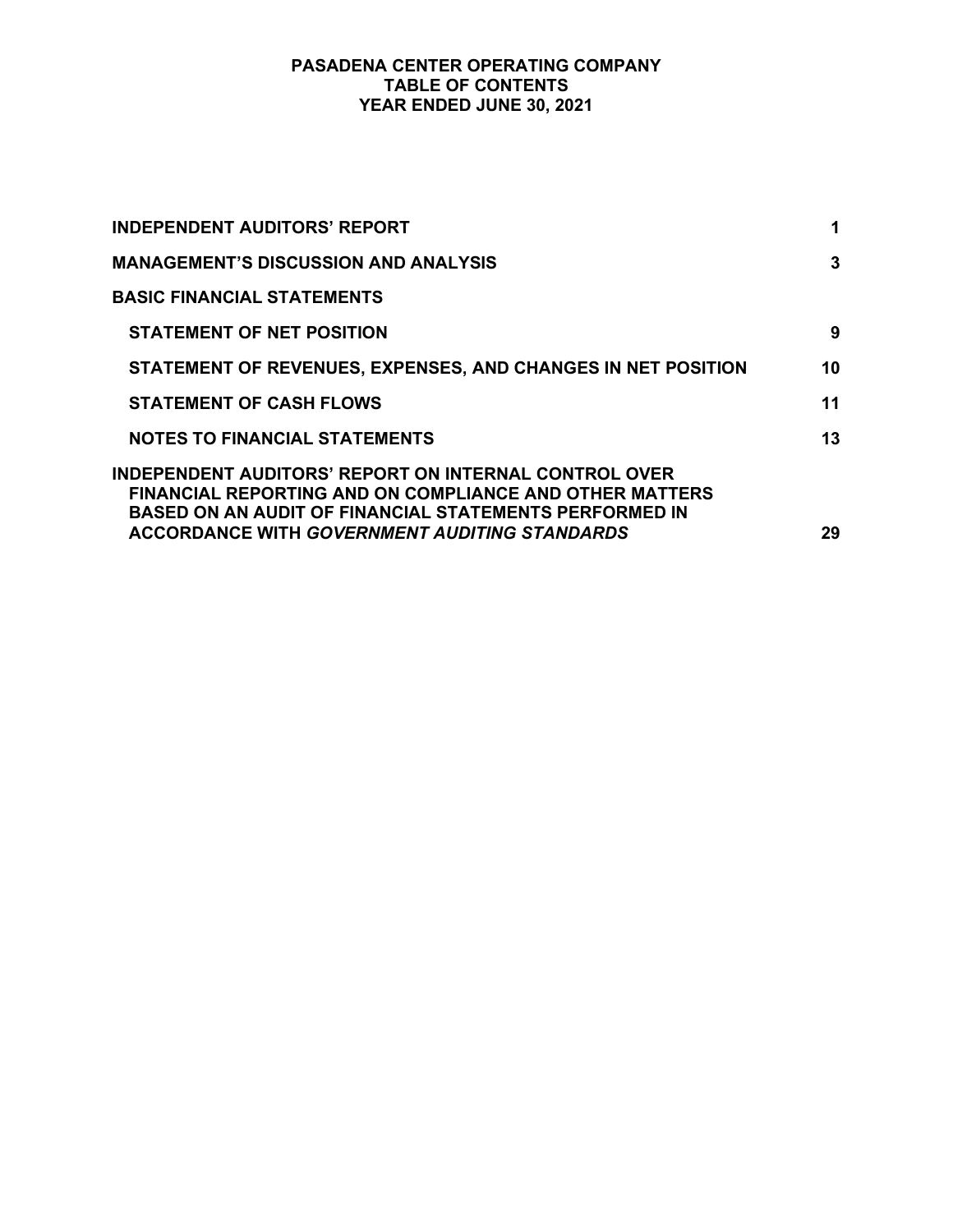

**CliftonLarsonAllen LLP CLAconnect.com**

# **INDEPENDENT AUDITORS' REPORT**

Board of Directors Pasadena Center Operating Company Pasadena, California

### **Report on the Financial Statements**

We have audited the accompanying financial statements of Pasadena Center Operating Company (the Company), a component unit of the City of Pasadena, California, as of and for the year ended June 30, 2021, and the related notes to the financial statements, which collectively comprise the Company's basic financial statements as listed in the table of contents.

### *Management's Responsibility for the Financial Statements*

Management is responsible for the preparation and fair presentation of these financial statements in accordance with accounting principles generally accepted in the United States of America; this includes the design, implementation, and maintenance of internal control relevant to the preparation and fair presentation of financial statements that are free from material misstatement, whether due to fraud or error.

#### *Auditors' Responsibility*

Our responsibility is to express an opinion on these financial statements based on our audit. We conducted our audit in accordance with auditing standards generally accepted in the United States of America and the standards applicable to financial audits contained in *Government Auditing Standards*, issued by the Comptroller General of the United States. Those standards require that we plan and perform the audit to obtain reasonable assurance about whether the financial statements are free of material misstatement.

An audit involves performing procedures to obtain audit evidence about the amounts and disclosures in the financial statements. The procedures selected depend on the auditor's judgment, including the assessment of the risks of material misstatement of the financial statements, whether due to fraud or error. In making those risk assessments, the auditor considers internal control relevant to the entity's preparation and fair presentation of the financial statements in order to design audit procedures that are appropriate in the circumstances, but not for the purpose of expressing an opinion on the effectiveness of the entity's internal control. Accordingly, we express no such opinion. An audit also includes evaluating the appropriateness of accounting policies used and the reasonableness of significant accounting estimates made by management, as well as evaluating the overall presentation of the financial statements.

We believe that the audit evidence we have obtained is sufficient and appropriate to provide a basis for our audit opinion.



CLA is an independent member of Nexia International, a leading, global network of independent accounting and consulting firms. See nexia.com/member-firm-disclaimer for details.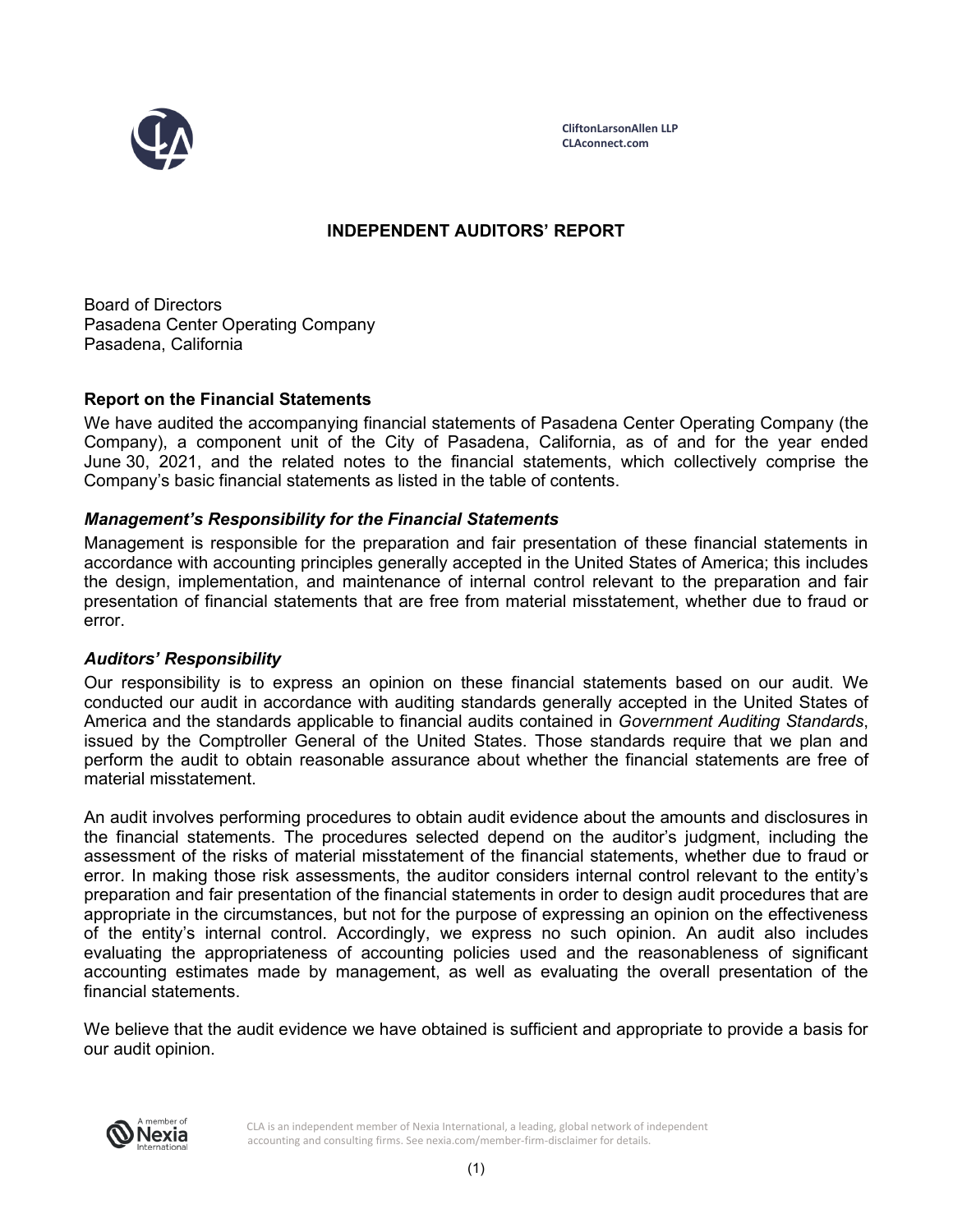## *Opinion*

In our opinion, the financial statements referred to above present fairly, in all material respects, the financial position of the Pasadena Center Operating Company, as of June 30, 2021, and the changes in its financial position and its cash flows for the year then ended in accordance with accounting principles generally accepted in the United States of America.

### **Other Matters**

### *Required Supplementary Information*

Accounting principles generally accepted in the United States of America require that the management's discussion and analysis be presented to supplement the basic financial statements. Such information, although not a part of the basic financial statements, is required by the Governmental Accounting Standards Board, who considers it to be an essential part of financial reporting for placing the basic financial statements in an appropriate operational, economic, or historical context. We have applied certain limited procedures to the required supplementary information in accordance with auditing standards generally accepted in the United States of America, which consisted of inquiries of management about the methods of preparing the information and comparing the information for consistency with management's responses to our inquiries, the basic financial statements, and other knowledge we obtained during our audit of the basic financial statements. We do not express an opinion or provide any assurance on the information because the limited procedures do not provide us with sufficient evidence to express an opinion or provide any assurance.

### **Other Reporting Required by** *Government Auditing Standards*

In accordance with *Government Auditing Standards*, we have also issued a report dated December 15, 2021 on our consideration of the Company's internal control over financial reporting and on our tests of its compliance with certain provisions of laws, regulations, contracts, and grant agreements and other matters. The purpose of that report is to describe the scope of our testing of internal control over financial reporting and compliance and the results of that testing, and not to provide an opinion on the effectiveness of the Company's internal control over financial reporting or on compliance. That report is an integral part of an audit performed in accordance with *Government Auditing Standards* in considering the Company's internal control over financial reporting and compliance.

Viifton Larson Allen LLP

**CliftonLarsonAllen LLP**

Irvine, California December 15, 2021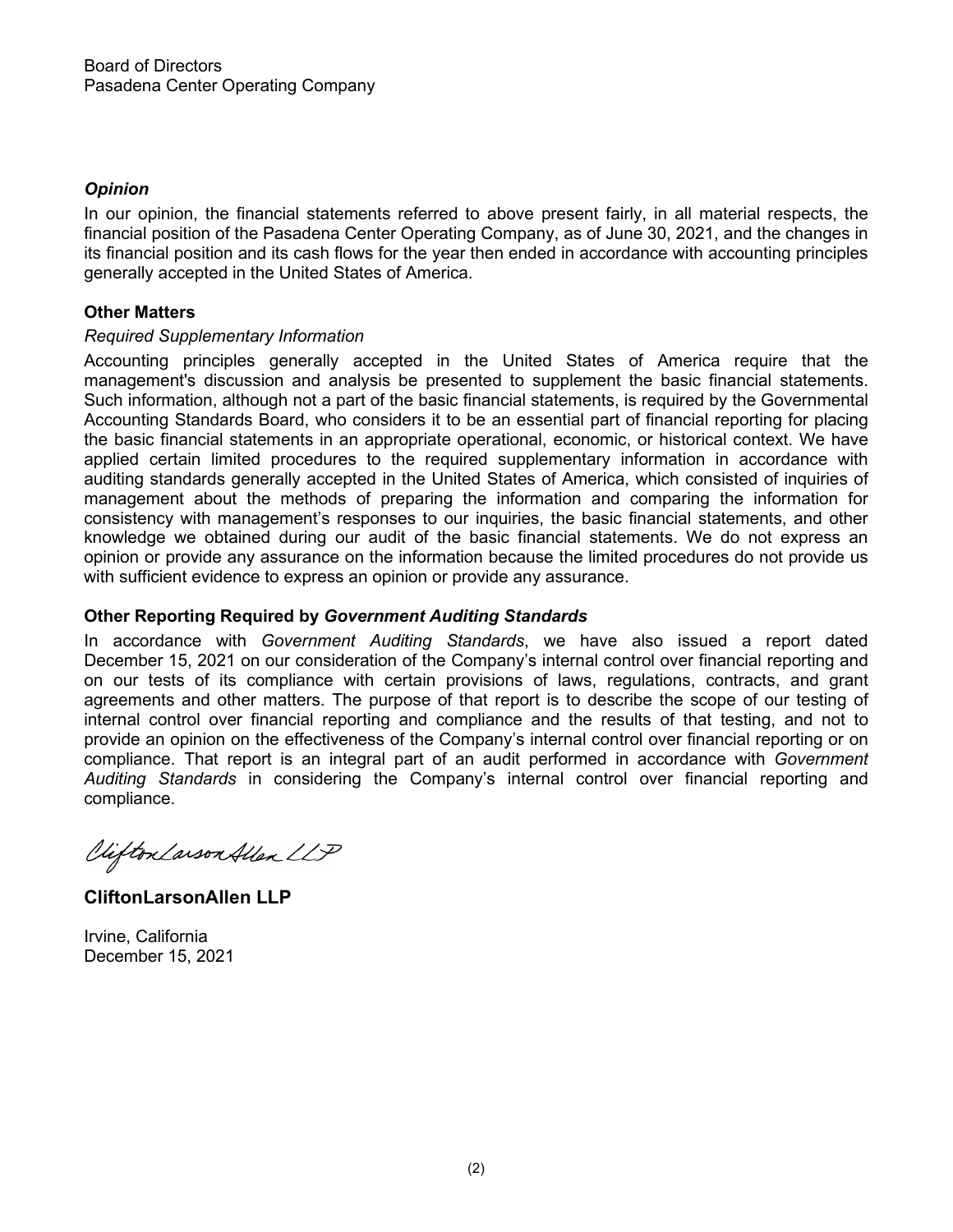As the Pasadena Center Operating Company (the PCOC) management, we offer readers of the PCOC's financial statements, this narrative overview, and an analysis of the financial activities for the year ended June 30, 2021. The PCOC's financial statements consist of management's discussion and analysis (MD&A), statement of net position; statement of revenues, expenses, and changes in net position; statement of cash flows; and notes to the basic financial statements. We encourage readers to consider the information presented herein in conjunction with the accompanying basic financial statements and the accompanying notes.

# **BACKGROUND**

The PCOC is a nonprofit 501(c) (4) corporation incorporated in 1973 to manage the Pasadena Convention Center, the Pasadena Civic Auditorium, the Pasadena Convention and Visitors Bureau, and the Pasadena Ice Skating Center. The PCOC was one of the first independent nonprofit organizations in the United States to combine its facility operations and destination marketing efforts.

The PCOC is funded by revenue from its facilities, proceeds from a Tourism Business Improvement District (2.9 percent), a self-imposed hotel assessment, and a 60 percent portion of the Transient Occupancy Tax (12.1 percent). In FY 2017, The City of Pasadena and the PCOC amended their operating agreement establishing a maximum amount of Transient Occupancy Tax revenue to be transferred to the PCOC annually. In FY 2018, the Pasadena Convention and Visitors Bureau converted the Pasadena TBID from the Parking and Business Area Law 1989 ('89 Law) to the Property and Business Improvement District Law of 1994 ('94 Law). The district assessment remained the same (2.89 percent) and was approved for a five-year term through June 30, 2023.

### **ABOUT OUR BUSINESS**

The PCOC operates a world-class state of the art public assembly facilities that generate significant regional economic activity by attracting conventions, tradeshows, entertainment, and other events to Pasadena. Our facilities include a 55,000 square feet Exhibition Hall, 25,000 square feet Ballroom, 18 meeting rooms of varying sizes, the Historic Civic Auditorium that seats 3,000, the Gold Room, and a 17,000 square feet Exhibit Hall. The PCOC also manages a regulation-size skating rink onsite.

The Pasadena Convention and Visitor's Bureau (PCVB) attracts hundreds of thousands of people to the City annually, enriching the local economy with hotel and retail spending and other direct spending on goods and services.

PCVB promotes economic development, provides marketing support to the City's art, culture, innovation, and special events, including operating a Visitor Information Center opened year-round.

### **MANAGEMENT OBJECTIVE AND STRATEGY**

The Company's mission is to promote Pasadena as a meeting and travel destination by attracting conventions, tradeshows, entertainment events, and tourism to its professionally managed facilities and first-class service. The Company's management operates the business consistent with strategic business principles for success in both the short term and over more extended periods. PCOC focuses on unifying the management team, dedicated employees, and third-party contractors to achieve its priority and remain competitive in the meeting industry.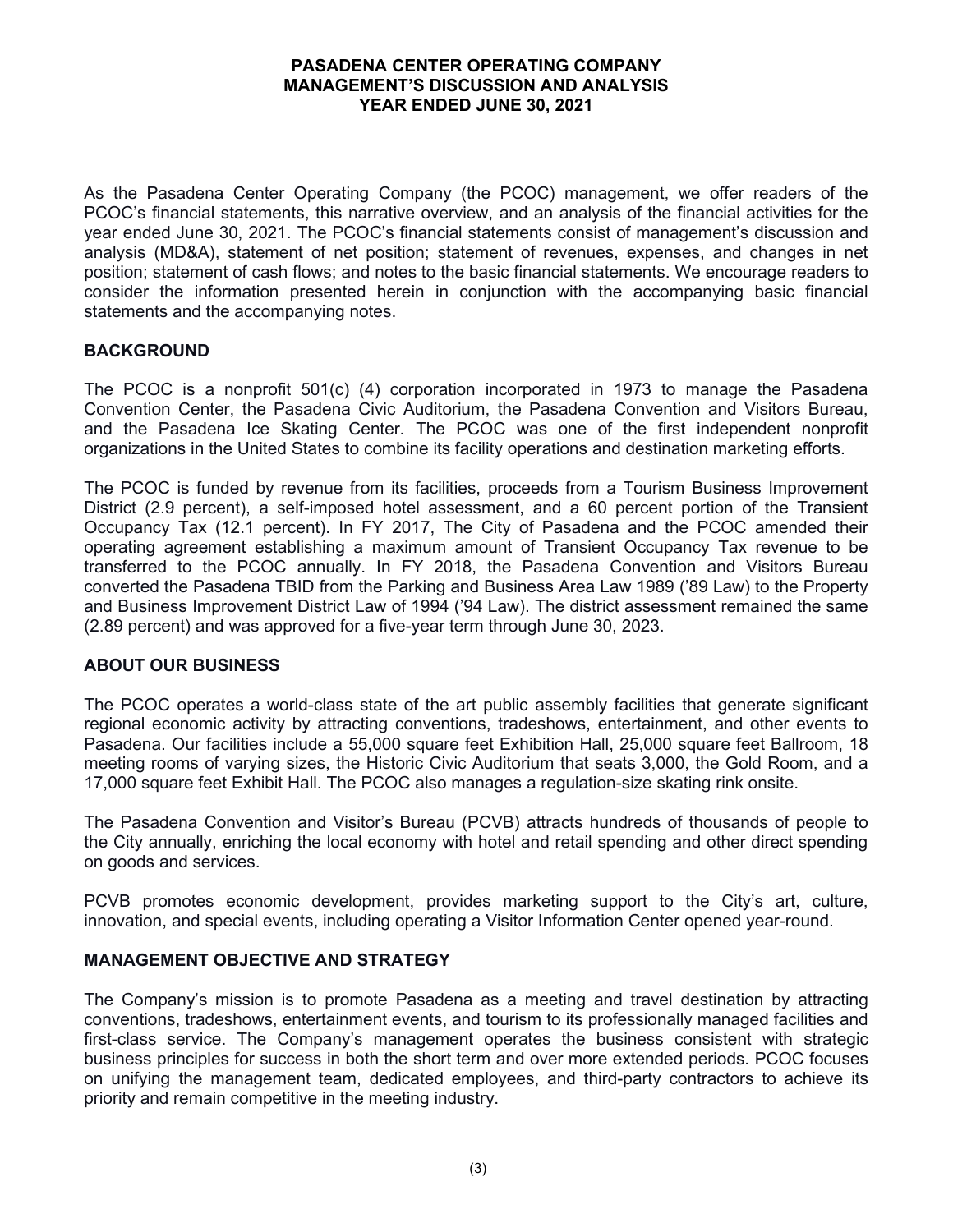### **OVERVIEW OF FINANCIAL STATEMENTS**

This discussion and analysis are intended to serve as the introduction to PCOC's basic financial statements. The annual financial report comprises three components: management's discussion and analysis, the financial statements, and the notes to the financial statements.

The Statement of Net Position presents all PCOC's assets, deferred outflows of resources, liabilities, and deferred inflows of resources as of June 30, 2021. The difference between (a) assets and deferred outflows of resources and (b) liabilities and deferred inflows of resources is reported as net position. Over time, increases and decreases in net position may serve as a useful indicator of whether the financial position of PCOC is improving or deteriorating.

The Statement of Revenues, Expenses, and Changes in Net Position presents information showing PCOC's net position changes during the most recent fiscal year. All changes in net position are reported when the underlying event giving rise to the change occurs, regardless of the related cash flow timing. Thus, revenues and expenses are reported in this statement for some items that will only result in cash flows in future fiscal periods.

The Statement of Cash Flows presents information showing cash receipts and cash payments during the fiscal year, a reconciliation of operating income to net cash provided by operating activities, and detail of noncash investing, capital, and financing activities.

### **SUMMARY OF FINANCIAL PERFORMANCE**

The COVID-19 pandemic impact on the Company's business resulted in a substantial reduction in operating revenues in the fiscal year 2021 compared to the previous year and recent trends. PCOC was closed for eleven of the twelve months in the year.

In the fiscal year 2021, the Company's cash and cash equivalents decreased by \$10.0 million to support its operation and debt service payments. Capital assets also decreased by \$3.3 million, mostly from depreciation expense of \$4.2 million.

Deferred outflows of resources for PCOC are related to the accumulated decrease in fair value of hedging derivatives and amortization of deferred refunding charge. Deferred outflows of resources decreased \$8.3 million from 2020 to 2021, mainly due to the change in the derivatives' fair value at year-end.

The Company's current liabilities, including accounts payable, other accrued liabilities, accrued salaries and benefits, deposits decreased by \$530,000 compared to the fiscal year 2020. The current portion of long-term debt increased by \$190,000.

Deferred inflows of resources for PCOC are related to the deferred refunding charges and an upfront amount received as part of a service concession agreement with Centerplate. Deferred inflows of resources decreased by \$12,676 from 2020 to 2021 due to recognizing these revenues due to the passage of time. In the fiscal year 2021, the amortization of capital investments by Centerplate was suspended for ten months from September 2020 through June 2021.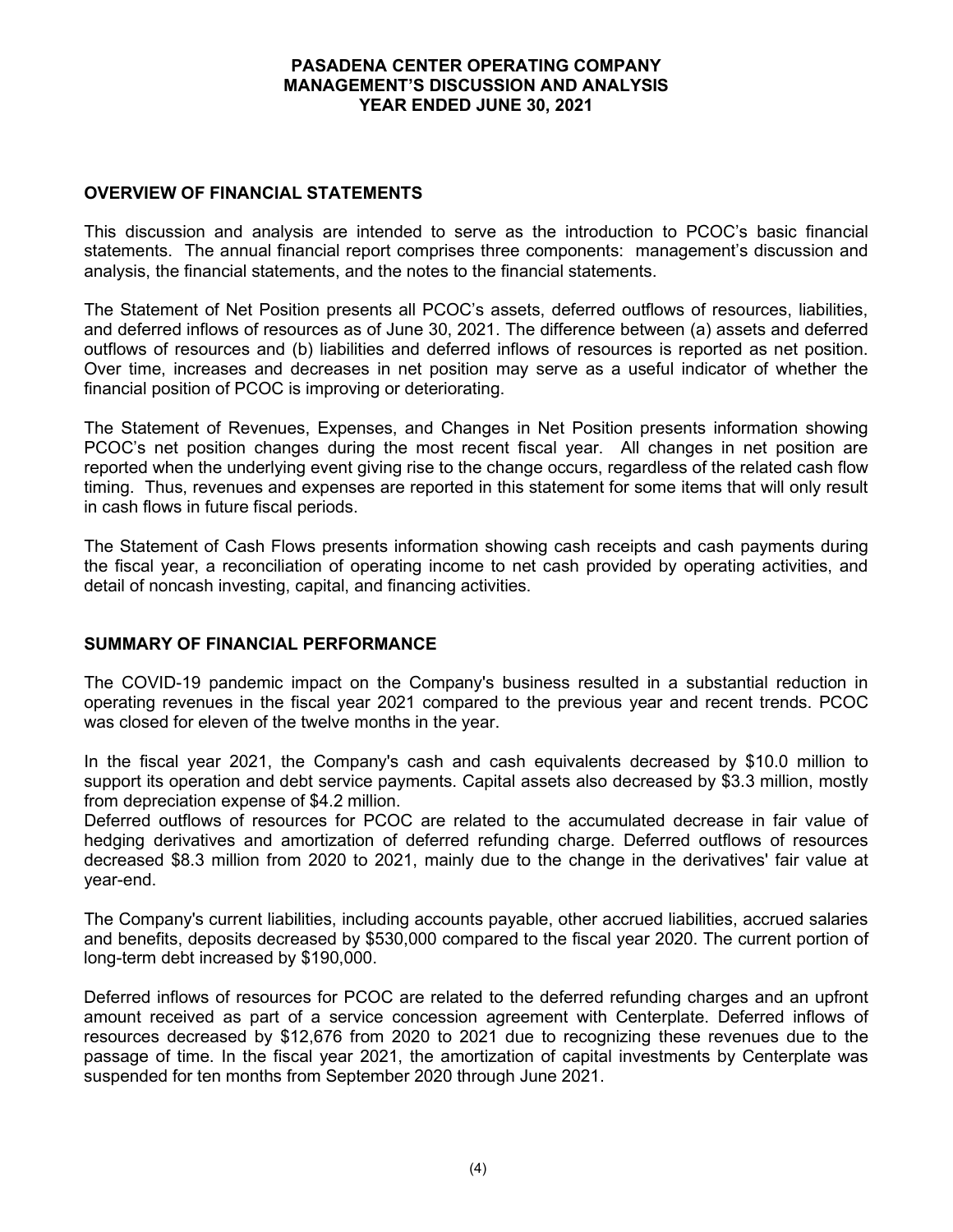The net position represents the residual interest in PCOC's assets, and deferred outflows of resources after all liabilities and deferred inflows of resources are deducted. PCOC's net position at the end of FY 2021 is a deficit totaling \$7,024,616, decreased by \$7,480,680 during the year. Net position is reported in three major categories: net investment in capital assets, restricted, and unrestricted. A full explanation is in Note 7 to the basic financial statements.

The portion of net position classified as net investment in capital assets, represents capital assets net of accumulated depreciation and net of related outstanding liabilities is \$5.1 million at year end. Although PCOC's net investment in capital assets is net of related liabilities, the resources used to repay the debt must be from other sources; the capital assets cannot be used to liquidate these liabilities.

The restricted net position remained the same at \$870 thousand in the fiscal year 2021. \$867 thousand of this amount represents funds restricted for public art.

|                                        | 2021            | 2020             | Change             |
|----------------------------------------|-----------------|------------------|--------------------|
| Cash and cash equivalents              | 18,365,214<br>S | 28,405,322<br>\$ | (10,040,108)<br>\$ |
| Receivables and other assets           | 126,635,522     | 129,721,140      | (3.085.618)        |
| Total assets                           | 145,000,736     | 158,126,462      | (13, 125, 726)     |
| Deferred outflows of resources         | 26,057,346      | 34,473,402       | (8,416,056)        |
| Total assets and deferred outflows     |                 |                  |                    |
| of Resources                           | 171,058,082     | 192,599,864      | (21,541,782)       |
| <b>Current liabilities</b>             | 8,040,154       | 8,381,046        | (340,892)          |
| Noncurrent liabilities                 | 165, 159, 755   | 178,440,296      | (13,280,541)       |
| Total liabilities                      | 173,199,909     | 186,821,342      | (13,621,433)       |
| Deferred inflows of resources          | 4,882,789       | 5,322,458        | (439, 669)         |
| Total liabilities and deferred inflows | 178,082,698     | 192,143,800      | (14,061,102)       |
| Net position (deficit)                 | (7,024,616)     | 456,064          | (7,480,680)        |

### **RESULTS OF OPERATIONS**

#### **Operating Revenues**

The fiscal year 2021 operating revenue equaled \$1.35 million, representing an 84.2% decline compared to the previous fiscal year. During the forced building closure due to public health concerns, the PCOC's primary mission was to protect employees and to mitigate revenue losses.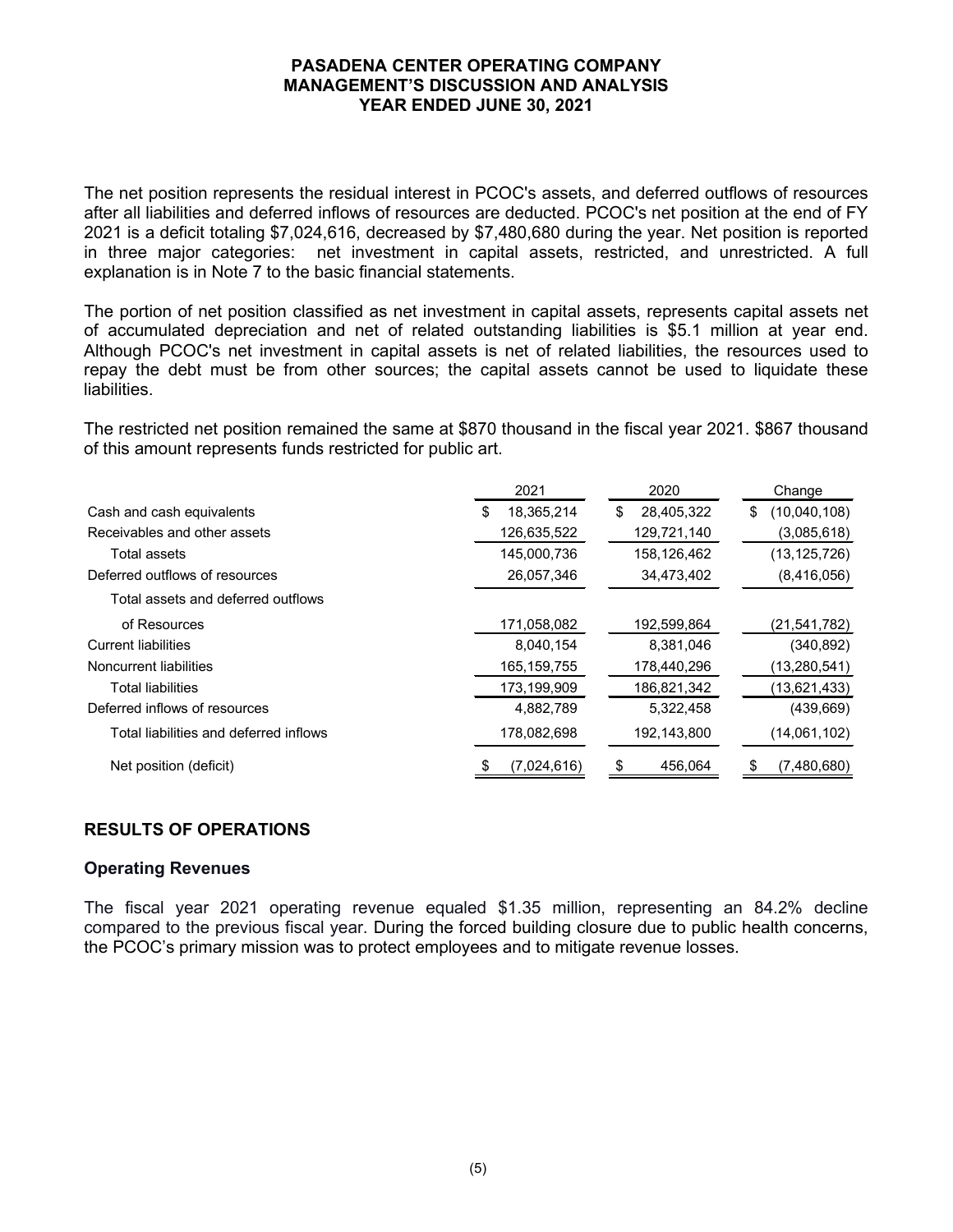During the months of July 2020 through June 2021, revenues for the PCOC were recognized through space rental and all ancillary services (such as food & beverage, parking, etc.). Key revenue drivers were:

- Television production and Corporate Focus Groups
- F&B operations for the City of Pasadena initiatives, preparing meals for senior citizens and people experiencing homelessness
- Pasadena Ice Skating Center skating classes and hockey league games
- Parking for short-term leases for nearby projects

### **Operating Expenses**

In the fiscal year 2021, total operating expenses fell to \$8.6 million from \$14.1 million, a reduction of 39.0%. The decrease was driven by immediate cost control efforts taken by PCOC's management to mitigate COVID related revenue shortfall. Personnel services decreased by \$3.3 million or 52.7%. The decrease was due to realignment of labor requirements to match revenue generation in the fiscal year. Contractual services costs decreased by \$964,000 or 62.6% compared to the fiscal year 2020. This was primarily due to management's renegotiating existing contracts, suspend some services during the period of closure, and reducing the operating budget to align with the revenue shortfall. Occupancy expense, which includes all utility-related costs such as electricity, telecommunications, water, and natural gas, totaled \$798,000, a decrease of 35.3% from the fiscal year 2020. The decline resulted from the pandemic-related reduction of events related activities due to the cancellation and/or postponement of events. Depreciation expense, primarily for the convention center building, amounted to \$4.2 million.

PCVB contracted and direct expenses in the fiscal year 2021 totaled \$78,000, a decrease of 91.5% compared to \$916,000 million in 2020. The reduction in PCVB spending directly results from the decline in TBID revenue in the year.

#### **Nonoperating Revenues (Expenses), Net**

Nonoperating revenues, mainly Transient Occupancy Tax and Tourism Business Improvement Tax revenue, totaled \$5.5 million and were substantially impacted by the COVID 19 pandemic, declining \$6.1 million or 52.3% compared to the fiscal year 2020. Interest income also decreased by \$218,000 or 45.5% compared to the fiscal year 2020.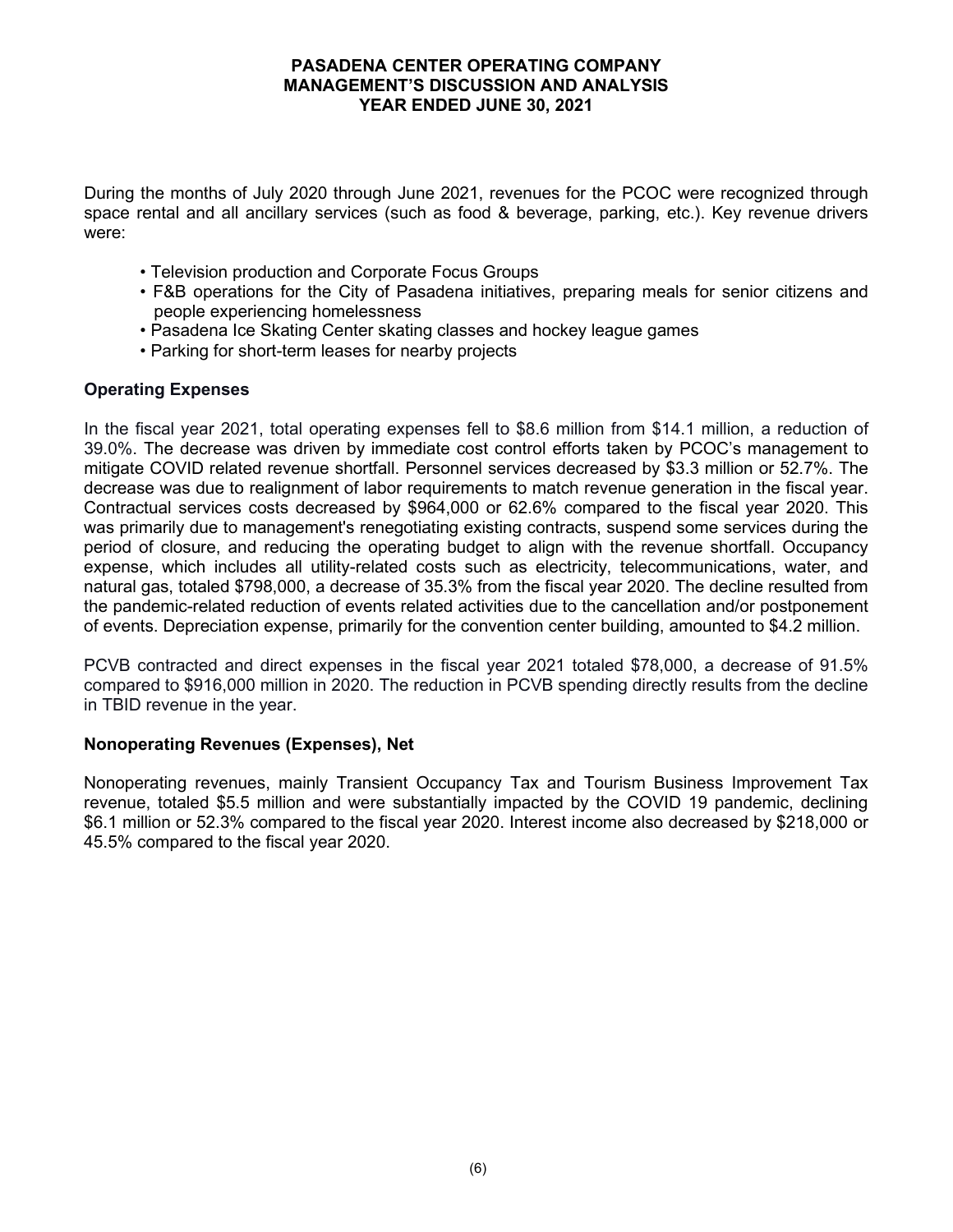### **Capital Contributions**

Capital contributions include \$12,676, which is recognized as revenue from the \$1.6 million contribution paid by Boston Culinary Group, now Centerplate. The remainder of the \$269,574 unamortized amount paid by Centerplate will be recognized in equal monthly installments over the life of the agreement with PCOC.

|                                     | 2021            |    | 2020        | Change              |
|-------------------------------------|-----------------|----|-------------|---------------------|
| Operating revenues                  | \$<br>1,347,177 | \$ | 8,506,912   | \$<br>(7, 159, 735) |
| Operating expenses                  | 8,594,402       |    | 14,083,681  | 5,489,279           |
| Operating loss                      | (7, 247, 225)   |    | (5,576,769) | (1,670,456)         |
| Nonoperating revenues, net          | (246,131)       |    | 6,433,441   | (6,679,571)         |
| Income before capital contributions | (7, 493, 356)   |    | 856,672     | (8,350,027)         |
| <b>Capital Contributions</b>        | 12,676          |    | 58,025      | (45, 349)           |
| Change in net position              | (7,480,680)     |    | 914,697     | (8, 395, 377)       |
| Net position, beginning of year     | 456,064         |    | (458, 633)  | 914,697             |
| Net position, end of year           | (7,024,616)     | S  | 456,064     | \$<br>(7,480,680)   |

### **CAPITAL ASSETS**

PCOC's investment in capital assets as of June 30, 2021, and 2020, amounts to \$125,439,846 and \$128,748,847, respectively (net of accumulated depreciation). This investment in capital assets includes building and improvements, machinery and equipment, furniture and fixtures, land, and construction in progress. The net decrease in PCOC's investment in capital assets, net of depreciation, for the current fiscal year was \$3.3 million. Additional information on PCOC's capital assets can be found in Note 4 of the financial statements.

|                            | June 30, 2021 | June 30, 2020 |
|----------------------------|---------------|---------------|
| Buildings and improvements | \$122,081,487 | \$125,122,552 |
| Machinery and equipment    | 747,998       | 823,062       |
| Furniture and fixtures     | 66.372        | 79.497        |
| Land                       | 2,423,473     | 2,423,473     |
| Construction in progress   | 120.516       | 300,263       |
| Total                      | \$125,439,846 | \$128,748,847 |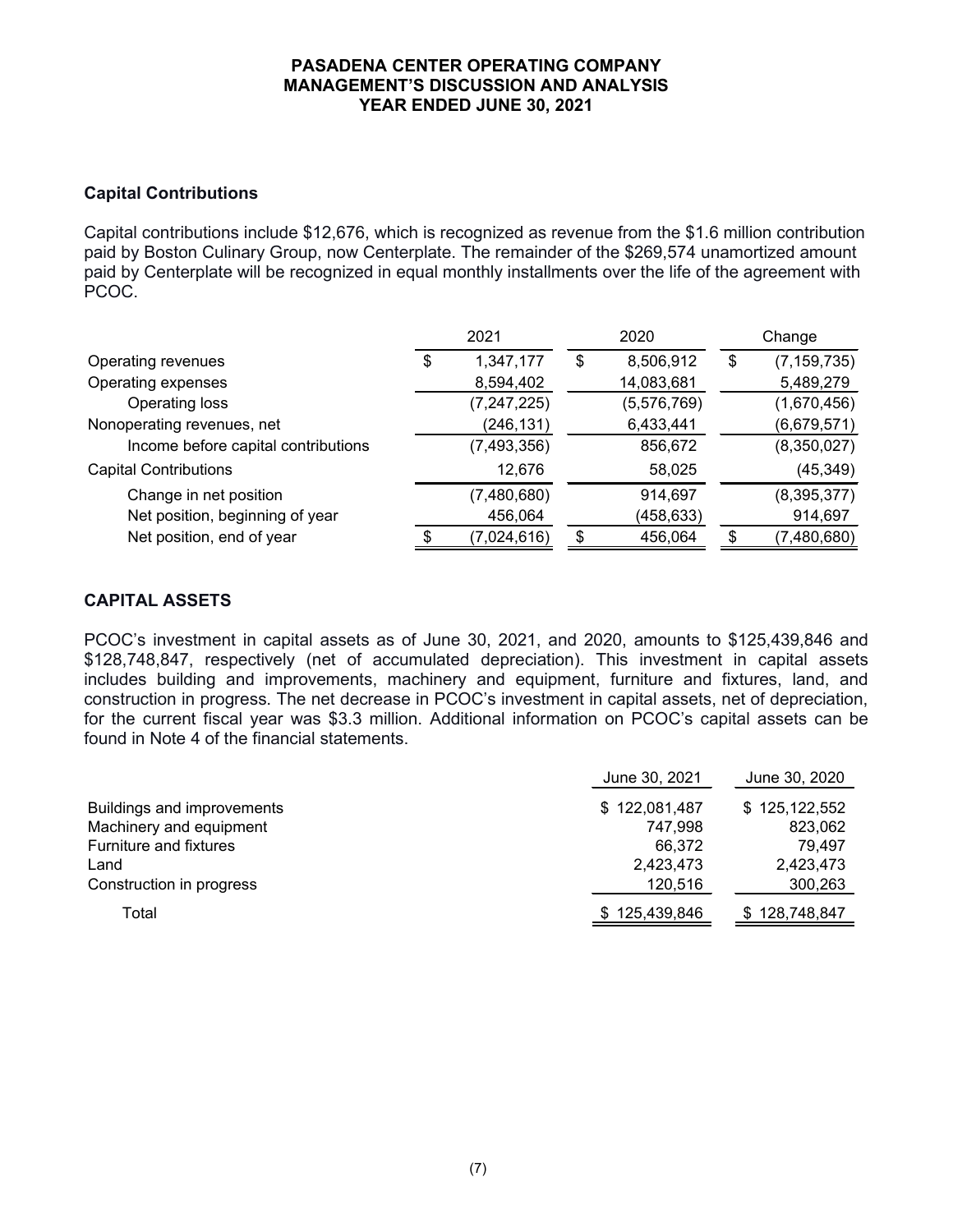#### **DEBT ADMINISTRATION**

As of June 30, 2021, PCOC had long-term debt outstanding balance is \$145,756,910, a decrease of \$4.9 million from 2020 due to current year principal payments. There were no major debt events during the current fiscal year. For additional information on PCOC's long-term debt activity, refer to Note 5 of the financial statements' notes.

| June 30, 2021 | June 30, 2020 |
|---------------|---------------|
| 10.556.151    | 14.977.587    |
| 134,720,000   | 134,720,000   |
| 480.759       | 774.600       |
|               | 167,208       |
| 145,756,910   | 150,639,395   |
|               |               |

### **REQUEST FOR INFORMATION**

This financial report is designed to provide a general overview of PCOC's finances. Questions concerning any of the information provided in this report or request for additional financial information should be addressed to the Director of Finance, Pasadena Center Operating Company, 300 E. Green Street, Pasadena, California 91101.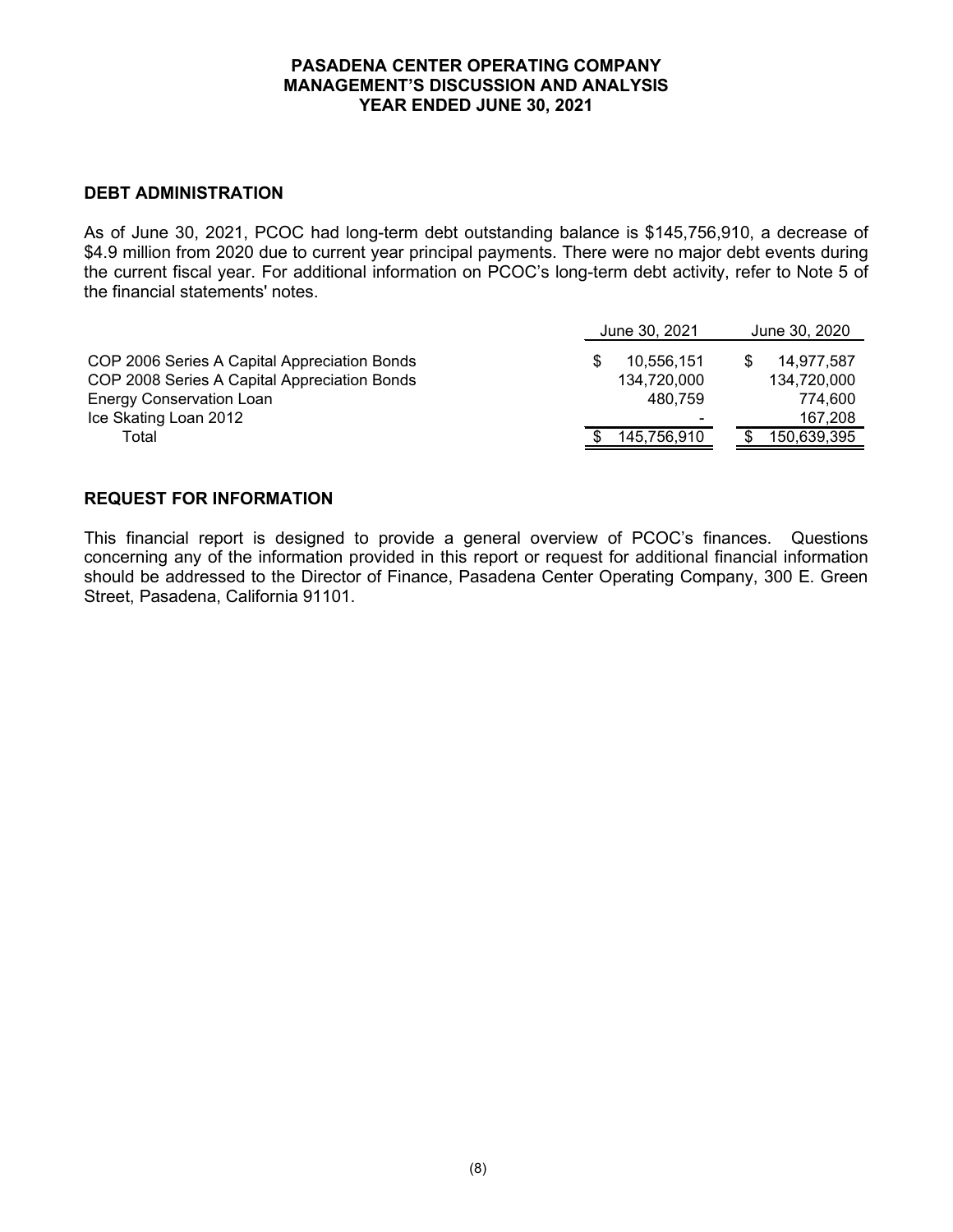### **PASADENA CENTER OPERATING COMPANY STATEMENT OF NET POSITION JUNE 30, 2021**

#### **ASSETS**

| <b>CURRENT ASSETS</b><br>Cash and Cash Equivalents        | \$<br>7,246,445   |
|-----------------------------------------------------------|-------------------|
| Investments<br><b>Accounts Receivables</b>                | 125,433           |
| Due from the City of Pasadena                             | 966,742           |
| Prepaid Items                                             | 103,501           |
| <b>Total Current Assets</b>                               | 8,442,121         |
| RESTRICTED CASH AND CASH EQUIVALENTS                      | 11,118,769        |
| <b>NONCURRENT ASSETS</b>                                  |                   |
| Capital Assets, Not Depreciated                           | 2,543,989         |
| Capital Assets, Net of Accumulated Depreciation           | 122,895,857       |
| <b>Total Noncurrent Assets</b>                            | 125,439,846       |
| <b>Total Assets</b>                                       | 145,000,736       |
| DEFERRED OUTFLOWS OF RESOURCES                            |                   |
| Accumulated Decrease in Fair Value of Hedging Derivatives | 25,068,455        |
| Deferred Charges on Refunding                             | 988,891           |
| <b>Total Deferred Outflows of Resources</b>               | 26,057,346        |
| <b>LIABILITIES</b>                                        |                   |
| <b>CURRENT LIABILITIES</b>                                |                   |
| Accounts Payable and Other Liabilities                    | \$<br>295,512     |
| Interest Payable                                          | 520,358           |
| <b>Accrued Salaries and Benefits</b>                      | 350,761           |
| Advance Deposits Payable                                  | 1,077,963         |
| Long-Term Debt - Due Within One Year                      | 5,795,560         |
| <b>Total Current Liabilities</b>                          | 8,040,154         |
| <b>NONCURRENT LIABILITIES</b>                             |                   |
| Derivative Instruments Liability                          | 25,068,456        |
| <b>Accrued Salaries and Benefits</b>                      | 129,949           |
| Long-Term Debt                                            | 139,961,350       |
| <b>Total Noncurrent Liabilities</b>                       | 165, 159, 755     |
| <b>Total Liabilities</b>                                  | 173,199,909       |
| DEFERRED INFLOWS OF RESOURCES                             |                   |
| Deferred Charges on Refunding                             | 4,613,215         |
| <b>Service Concession Arrangement</b>                     | 269,574           |
| <b>Total Deferred Inflows of Resources</b>                | 4,882,789         |
| <b>NET POSITION</b>                                       |                   |
| Net Investment in Capital Assets                          | 5,108,608         |
| Restricted for Public Art                                 | 867,377           |
| Restricted for Organ Repairs and Maintenance Project      | 2,863             |
| Unrestricted                                              | (13,003,464)      |
| <b>Total Net Position</b>                                 | \$<br>(7,024,616) |

*See accompanying Notes to Financial Statements.*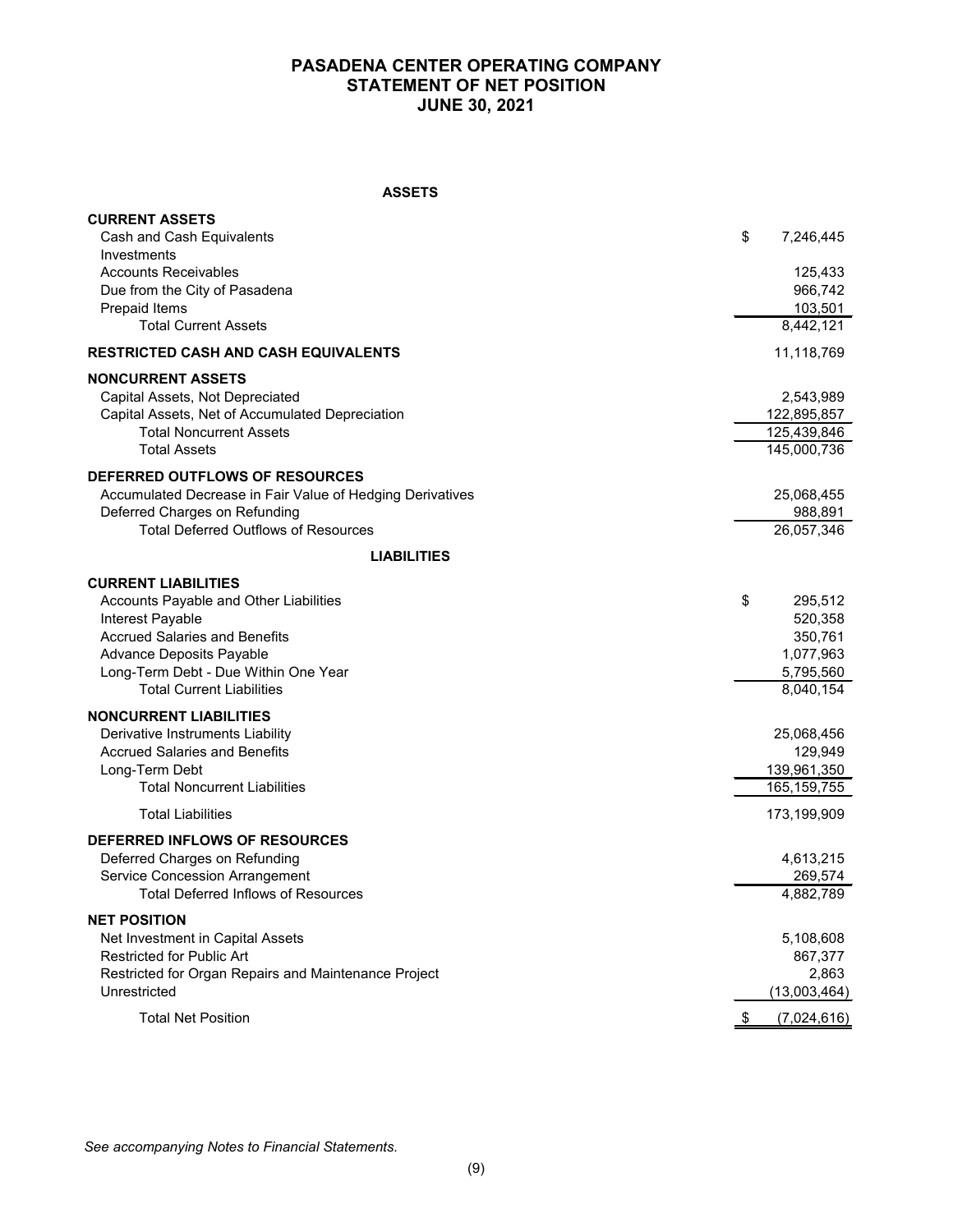# **PASADENA CENTER OPERATING COMPANY STATEMENT OF REVENUES, EXPENSES, AND CHANGES IN NET POSITION YEAR ENDED JUNE 30, 2021**

| <b>OPERATING REVENUES</b>                                       |               |               |
|-----------------------------------------------------------------|---------------|---------------|
| <b>Occupancy Fees</b>                                           | \$            | 900,313       |
| Ice Skating Center                                              |               | 263,834       |
| Commissions                                                     |               | 183,030       |
| <b>Total Operating Revenues</b>                                 |               | 1,347,177     |
| <b>OPERATING EXPENSES</b>                                       |               |               |
| Pasadena Center                                                 |               | 2,965,826     |
| Ice Skating Center                                              |               | 354,496       |
| Pasadena Convention and Visitors Bureau                         |               | 1,079,594     |
| <b>Depreciation Expense</b>                                     |               | 4,194,486     |
| <b>Total Operating Expenses</b>                                 |               | 8,594,402     |
| <b>OPERATING LOSS</b>                                           |               | (7, 247, 225) |
| <b>NONOPERATING REVENUES (EXPENSES)</b>                         |               |               |
| Contributions from City of Pasadena (Transient Occupancy Taxes) |               | 4,181,042     |
| <b>Tourism Business Improvement District Taxes</b>              |               | 1,368,681     |
| <b>Facility Restoration Fee</b>                                 |               | 5,000         |
| Investment Income                                               |               | 260,702       |
| <b>Interest Expense</b>                                         |               | (6,061,556)   |
| <b>Total Nonoperating Revenues (Expenses)</b>                   |               | (246, 131)    |
| <b>INCOME BEFORE CAPITAL CONTRIBUTIONS</b>                      |               | (7,493,356)   |
| <b>CAPITAL CONTRIBUTIONS</b>                                    |               | 12,676        |
| <b>CHANGES IN NET POSITION</b>                                  |               | (7,480,680)   |
| Net Position - Beginning of Year                                |               | 456,064       |
| <b>NET POSITION - END OF YEAR</b>                               | $\frac{1}{2}$ | (7,024,616)   |

*See accompanying Notes to Financial Statements.*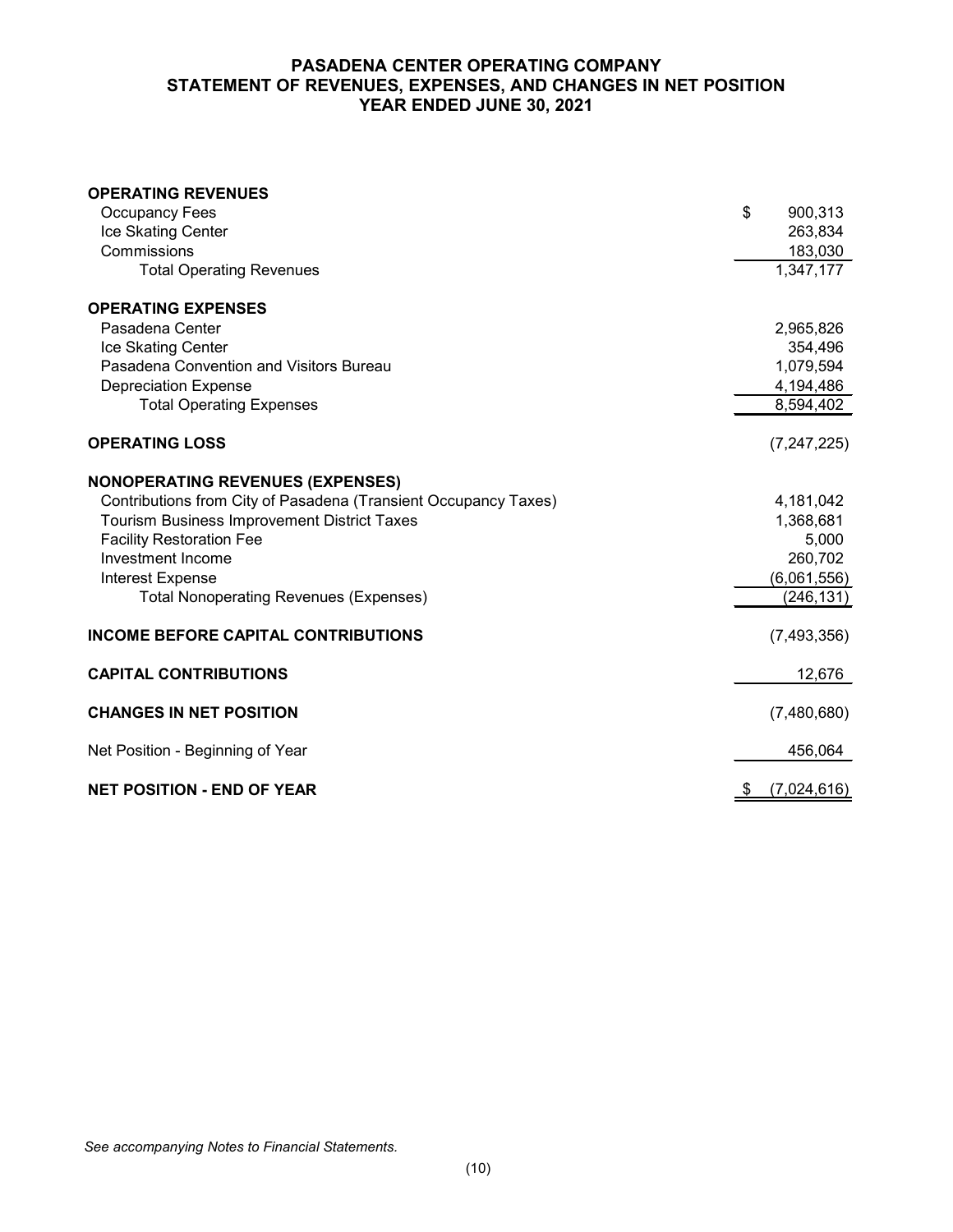### **PASADENA CENTER OPERATING COMPANY STATEMENT OF CASH FLOWS YEAR ENDED JUNE 30, 2021**

| <b>CASH FLOWS FROM OPERATING ACTIVITIES</b>                         |                  |
|---------------------------------------------------------------------|------------------|
| <b>Cash Received from Customers</b>                                 | \$<br>1,370,685  |
| Cash Payments to Suppliers for Goods and Services                   | (2,202,808)      |
| Cash Payments to Employees for Services                             | (2,376,231)      |
| Net Cash Used by Operating Activities                               | (3,208,354)      |
| <b>CASH FLOWS FROM NONCAPITAL FINANCING ACTIVITIES</b>              |                  |
| Contributions from the City of Pasadena (Transient Occupancy Taxes) | 3,845,380        |
| Receipt of Tourism Business Improvement District Taxes              | 1,226,791        |
| Net Cash Provided by Noncapital Financing Activities                | 5,072,171        |
| <b>CASH FLOWS FROM CAPITAL AND RELATED FINANCING ACTIVITIES</b>     |                  |
| Acquisition and Construction of Capital Assets                      | (885, 485)       |
| Principal Paid on Long-Term Debt                                    | (5,606,049)      |
| Interest Paid on Long-Term Debt                                     | (5,265,915)      |
| Facility Restoration Fee for Capital Improvements                   | 5,000            |
| Net Cash Used by Capital and Related Financing Activities           | (11, 752, 449)   |
| <b>CASH FLOWS FROM INVESTING ACTIVITIES</b>                         |                  |
| Investment Income Received                                          | (151, 476)       |
| Net Cash Used by Investing Activities                               | (151, 476)       |
| NET DECREASE IN CASH AND CASH EQUIVALENTS                           | (10,040,108)     |
| Cash and Cash Equivalents - Beginning of Year                       | 28,405,322       |
| CASH AND CASH EQUIVALENTS - END OF YEAR                             | 18,365,214       |
| <b>RECONCILIATION TO STATEMENT OF NET POSITION</b>                  |                  |
| Cash and Cash Equivalents                                           | \$<br>7,246,445  |
| <b>Restricted Cash and Cash Equivalents</b>                         | 11,118,769       |
| Total Reconciliation to Statement of Net Position                   | 18,365,214<br>S. |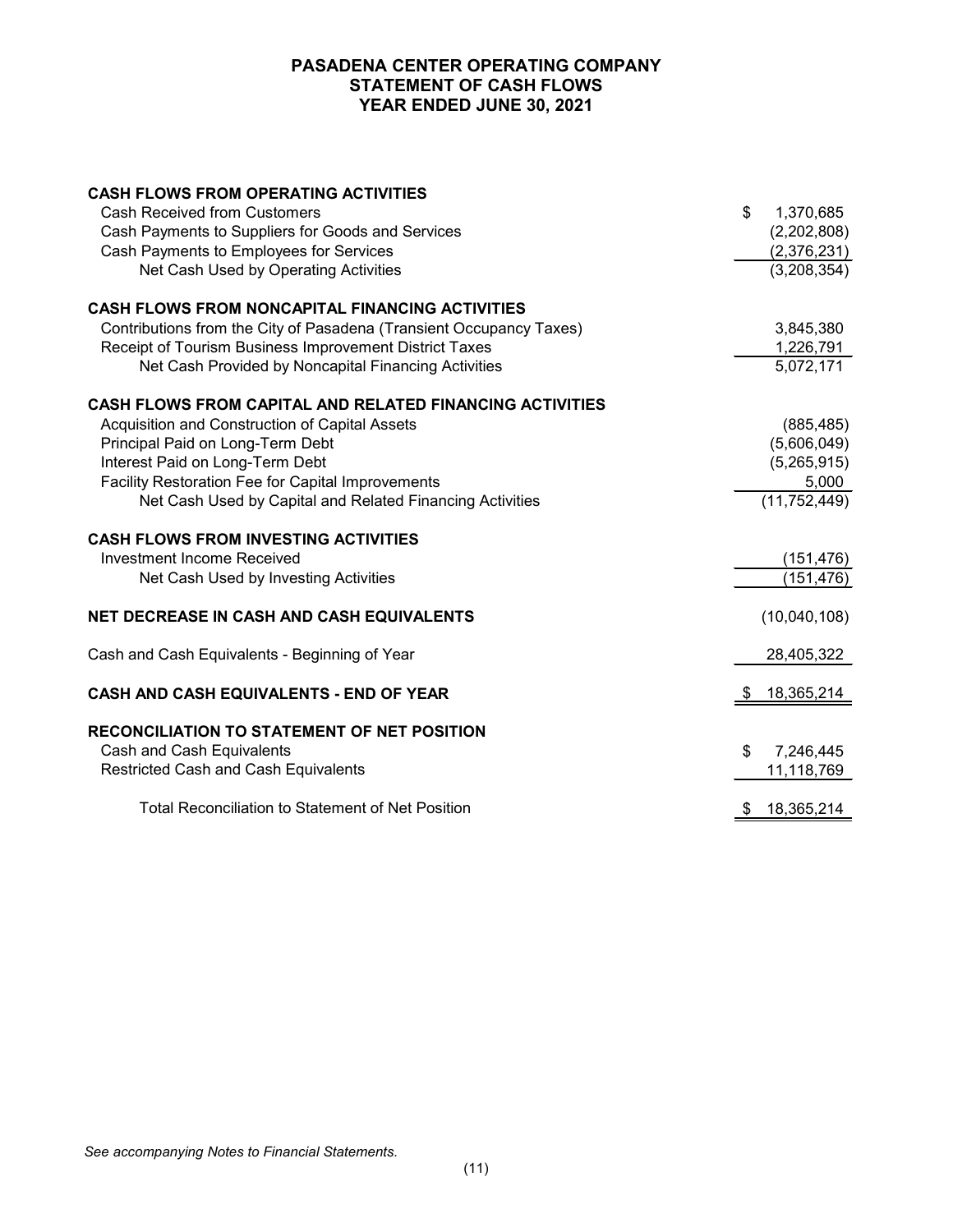### **PASADENA CENTER OPERATING COMPANY STATEMENT OF CASH FLOWS (CONTINUED) YEAR ENDED JUNE 30, 2021**

#### **RECONCILIATION OF OPERATING INCOME (LOSS) TO NET CASH USED BY OPERATING ACTIVITIES:**

| <b>Operating Loss</b>                                                  | \$<br>(7, 247, 225) |
|------------------------------------------------------------------------|---------------------|
| Adjustments to Reconcile Operating Loss to Net Cash                    |                     |
| Used by Operating Activities:                                          |                     |
| Depreciation                                                           | 4,194,486           |
| (Increase) Decrease in Assets:                                         |                     |
| Accounts Receivable                                                    | 224,799             |
| Prepaid Items                                                          | 14,552              |
| Increase (Decrease) in Liabilities:                                    |                     |
| Accounts Payable and Other Liabilities                                 | (147, 054)          |
| <b>Accrued Salaries and Benefits</b>                                   | (46, 621)           |
| <b>Advance Deposits Payable</b>                                        | (201, 291)          |
| Net Cash Used by Operating Activities                                  | (3,208,354)         |
| SUPPLEMENTAL DISCLOSURE OF NONCASH INVESTING<br>AND FINANCING ACTIVITY |                     |
| Amortization of Deferred Refunding Charges                             | 349,432             |
| Accretion of Interest on Long-Term Debt                                | 723,564             |
| Amortization of Service Concession Arrangement                         | \$<br>12,676        |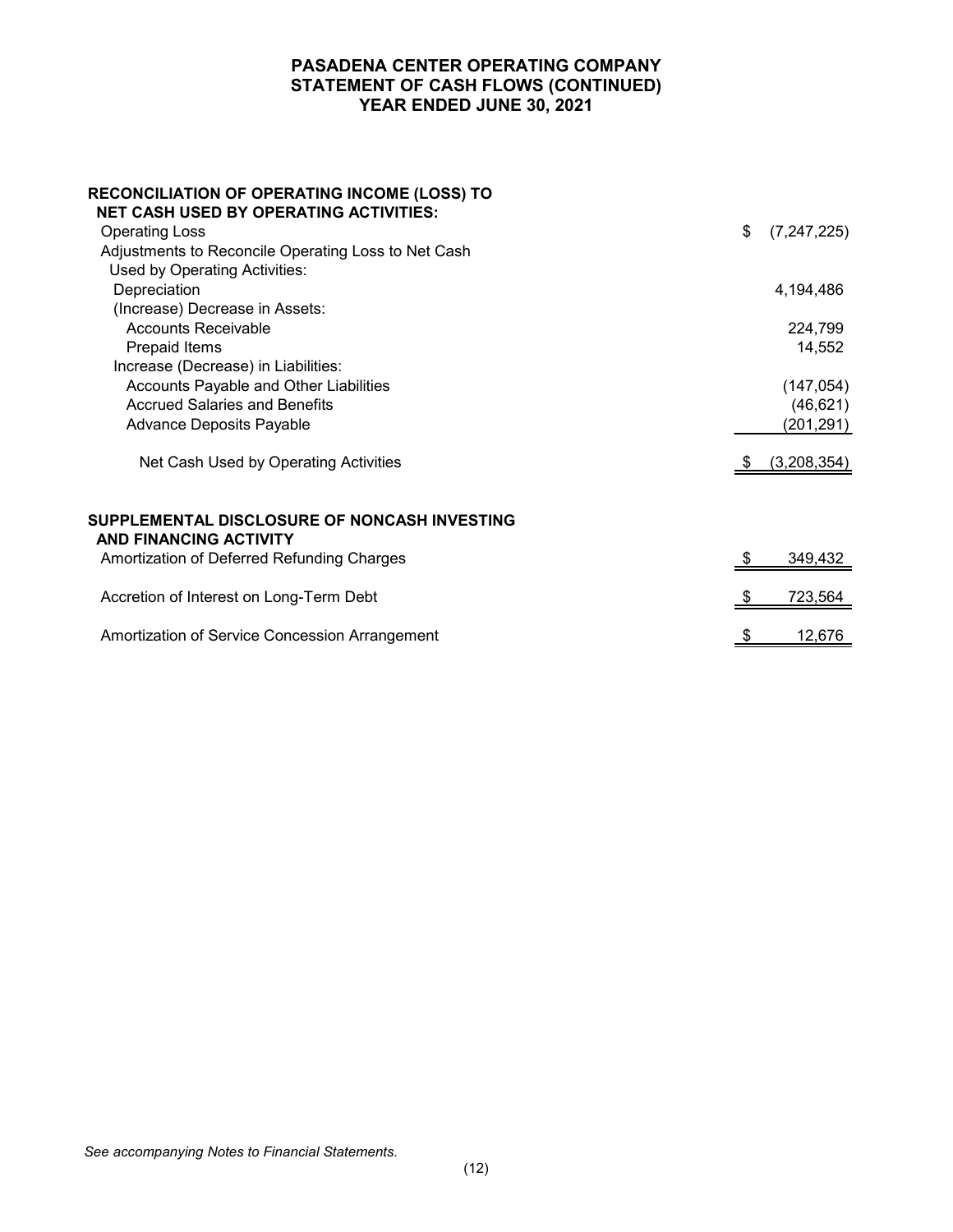### **NOTE 1 SUMMARY OF SIGNIFICANT ACCOUNTING POLICIES**

#### **Reporting Entity**

Pasadena Center Operating Company (the Company) was formed in 1973 as a nonprofit corporation under Section 501(c)(4) of the Internal Revenue Code for the purpose of managing and operating the Pasadena Center and the Pasadena Convention and Visitors Bureau. The Pasadena Center is comprised of the Civic Auditorium, which includes the auditorium and adjacent land, and the Conference Center, which includes the Conference Center, Exhibition Hall, and related parking facilities.

The Company operates under an agreement with the City of Pasadena (the City) whereby the Company maintains and operates the Pasadena Center and the Pasadena Convention and Visitors Bureau. The Pasadena City Council appoints the members of the Company's board of directors. The Company's operations constitute part of the overall financial reporting entity of the City and are accounted for as a discretely presented component unit in the City's Comprehensive Annual Financial Report consistent with accounting principles generally accepted in the United States of America (U.S. GAAP).

### **Basis of Presentation**

The Company's financial statements are presented in conformance with Governmental Accounting Standards Board (GASB) Statement No. 34, which established standards for external financial reporting for all state and local governmental entities. The basic financial statements include the statement of net position, statement of revenues, expenses, and changes in net position, and statement of cash flows.

### **Basis of Accounting**

The Company is accounted for as an enterprise fund (proprietary fund type). A fund is an accounting entity with a self-balancing set of accounts established to record the financial position and results of operations of a specific governmental activity. The activities of enterprise funds closely resemble those of ongoing businesses in which the purpose is to conserve and add to basic resources while meeting operating expenses from current revenues. Enterprise funds account for operations that provide services on a continuous basis and are substantially financed by revenues derived from user charges. The Company utilizes the accrual basis of accounting. Revenues are recognized when earned and expenses are recognized as they are incurred.

#### **Classification of Revenues and Expenses**

The Company classifies its revenues and expenses into the following classifications: operating revenues, operating expenses, nonoperating revenues, and nonoperating expenses.

Operating revenues consist of charges to customers for sales and use of the facilities, with the relating costs considered operating expenses. Nonoperating revenues consist of contributions from the City of Pasadena of their transient occupancy taxes, tourism business improvement district taxes, investment income, and other nonoperating income. Capital contributions consist of contributed capital assets.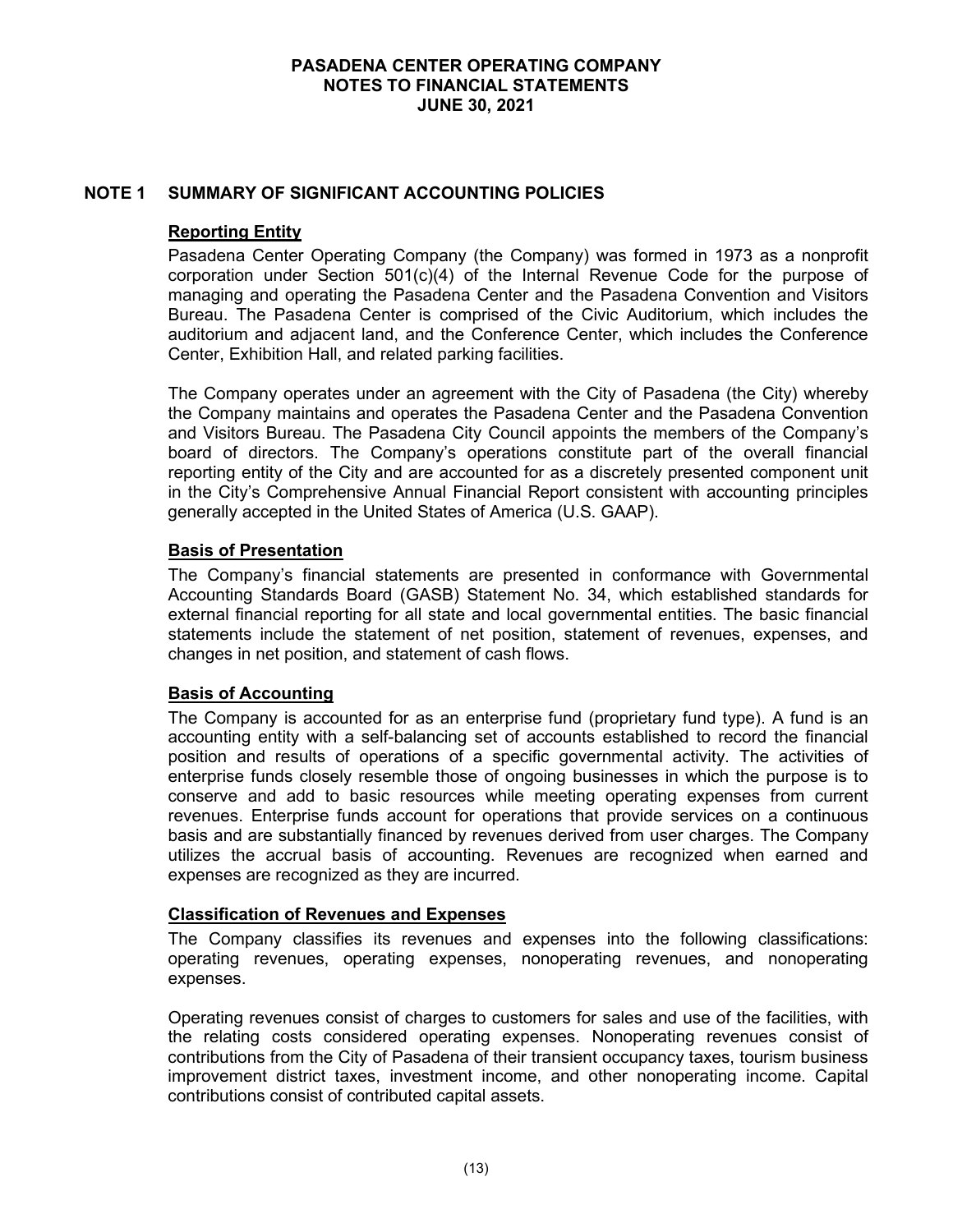### **NOTE 1 SUMMARY OF SIGNIFICANT ACCOUNTING POLICIES (CONTINUED)**

#### **Cash and Cash Equivalents**

For the purpose of the statement of cash flows, cash equivalents are defined as short-term, highly liquid investments that are both readily convertible to known amounts of cash or so near their maturity that they present insignificant risk of changes in value because of changes in interest rates and have an original maturity date of three months or less.

#### **Investments**

Investments are reported in the accompanying statements at fair value, except for certain certificates of deposit and investment contracts that are reported at cost because they are not transferable, and they have terms that are not affected by changes in market interest rates. Changes in fair value that occur during the fiscal year are recognized as investment earnings reported for that fiscal year.

Investment earnings includes interest earnings, changes in fair value, and any gains or losses realized upon the liquidation or sale of investments.

### **Prepaid Assets**

Certain payments to vendors, which reflect costs applicable to future accounting periods are recorded as prepaid assets.

### **Capital Assets**

Capital assets are valued at cost where historical records are available and at an estimated historical cost where no historical records exist. Donated assets are valued at their estimated acquisition value on the date received. The Company capitalizes all assets with a historical cost of at least \$10,000 consistent with City practice. The cost of normal maintenance and repairs that do not add to the value of the assets or materially extend asset lives are not capitalized.

Depreciation is computed utilizing the straight-line method over the following estimated useful lives:

| <b>Buildings</b>              | 50 Years      |
|-------------------------------|---------------|
| <b>Building Improvements</b>  | 3 to 30 Years |
| Machinery and Equipment       | 3 to 30 Years |
| <b>Furniture and Fixtures</b> | 10 Years      |

### **Compensated Absences**

The Company has a paid time off (PTO) policy in effect. It is the Company's policy to permit employees to accumulate earned but unused PTO benefits. PTO hours can accrue up to a maximum of one and one-half times the annual allowable amount (maximum of 27 to 42 days, 216 to 336 hours). The Company pays all earned PTO benefits upon termination. All accumulated PTO is recorded as an expense and a liability at the time the benefit is earned. This is included in accrued salaries and benefits on the statements of net position.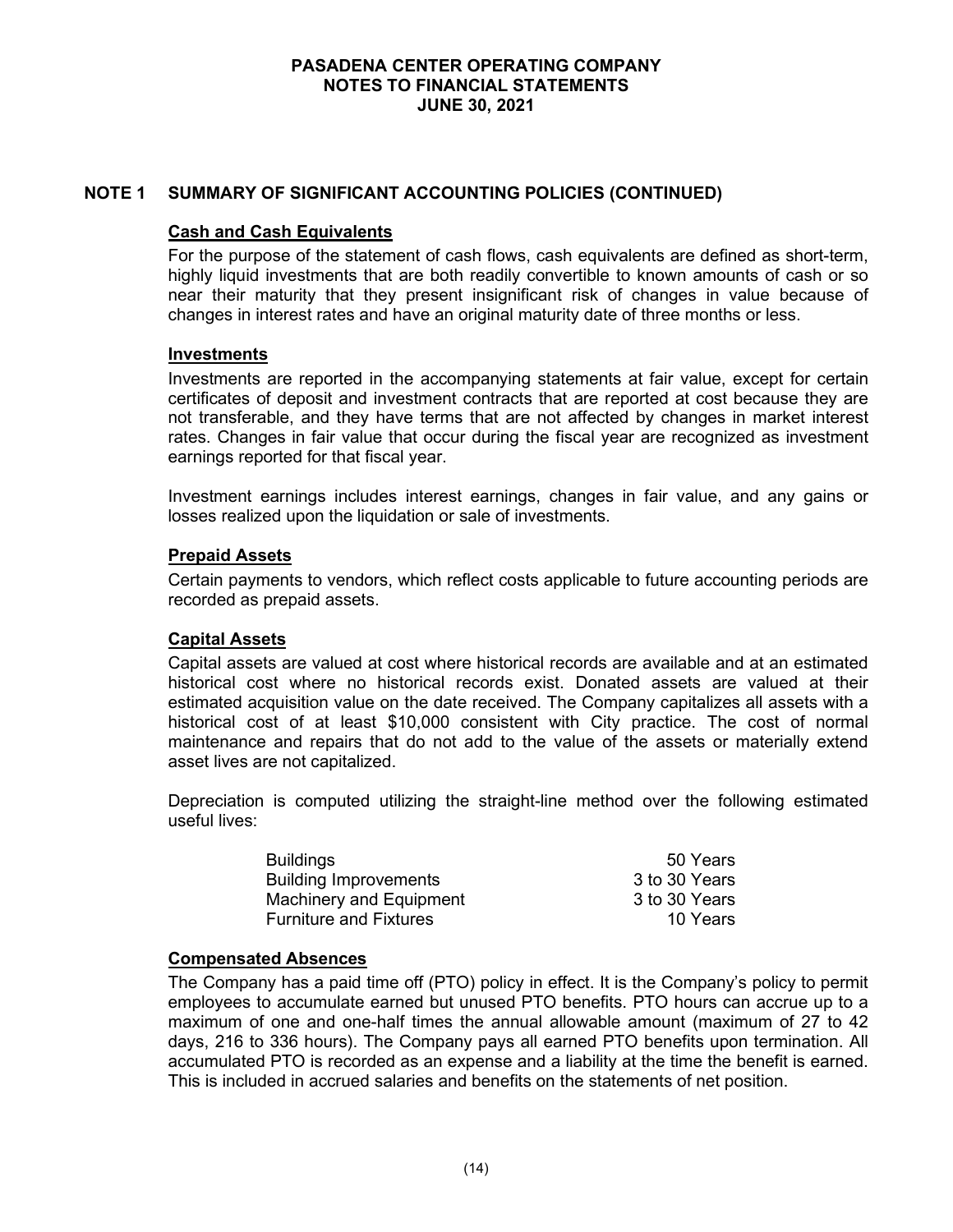### **NOTE 1 SUMMARY OF SIGNIFICANT ACCOUNTING POLICIES (CONTINUED)**

#### **Net Position**

Net position represents the difference between assets and liabilities on the statement of net position. Net positions were classified in the following categories: net investment in capital assets, restricted, and unrestricted.

Net investment in capital assets consists of the cost of capital assets, net of accumulated depreciation, reduced by the outstanding balances of any borrowings used for the acquisition, construction, or improvement of those assets, as applicable.

Net position is reported as restricted when there are limitations imposed on the use either through the enabling legislation adopted by the Company's board of directors, or through external restrictions imposed by creditors, grantors, or laws or regulations of other governments. All other net position is reported as unrestricted.

When both restricted and unrestricted resources are available for use, it is the Company's policy to use unrestricted resources first, and then restricted resources as they are needed.

#### **Use of Estimates**

The preparation of financial statements in conformity with U.S. GAAP requires management to make estimates and assumptions that affect the reported amounts of assets and liabilities, and disclosure of contingent assets and liabilities at the date of the financial statements, and the reported amounts of revenues and expenses during the reporting period. Actual results could differ from those estimates.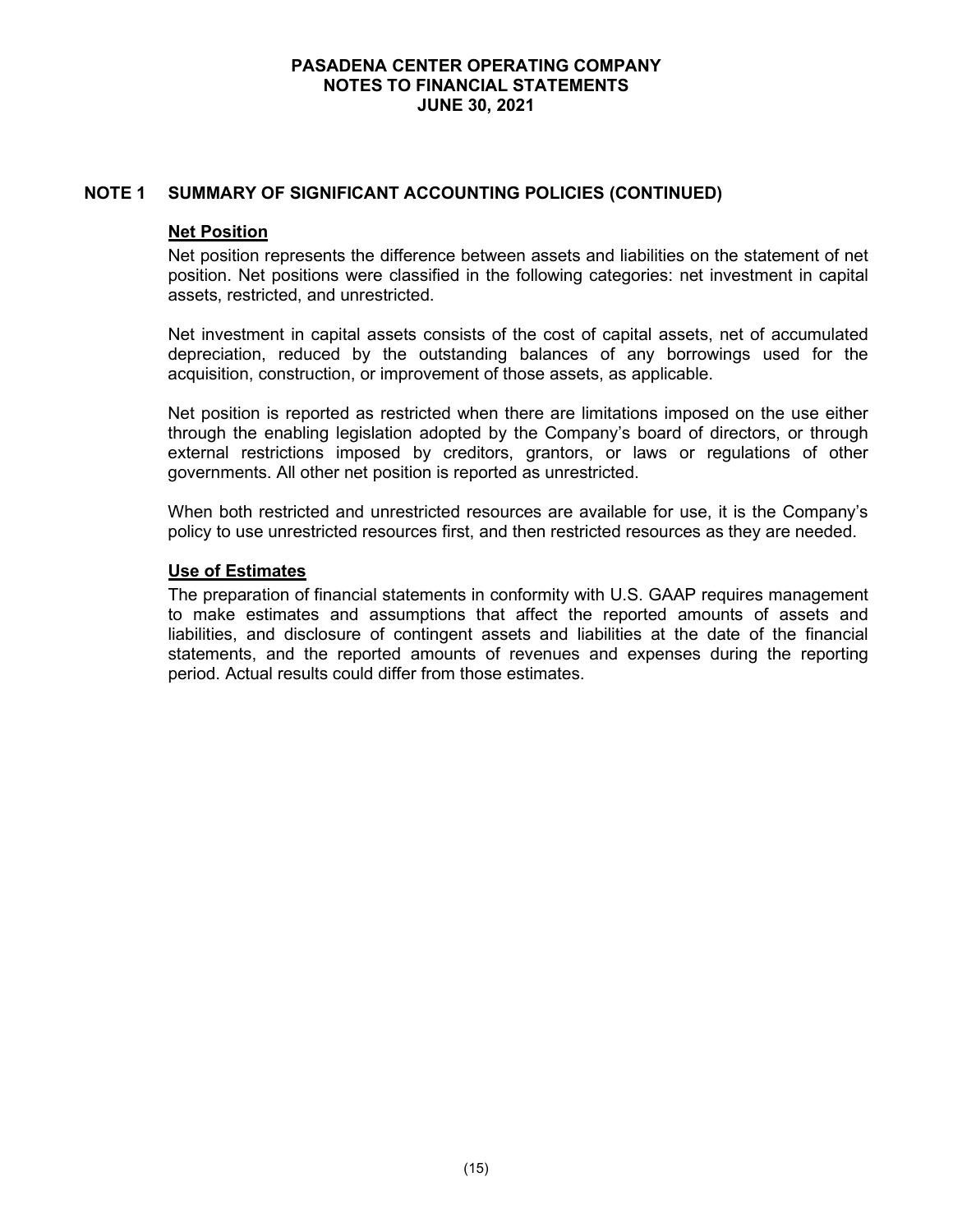#### **NOTE 2 CASH AND INVESTMENTS**

#### **Summary of Cash and Investments**

Cash and investments as of June 30, 2021, are classified in the accompanying financial statements as follows:

| Cash and Cash Equivalents            | \$ 7.246.445  |
|--------------------------------------|---------------|
| Restricted Cash and Cash Equivalents | 11.118.769    |
| <b>Total Cash and Investments</b>    | \$ 18,365,214 |

Cash and investments as of June 30, 2021, consist of the following:

| Cash on Hand                            | S. | 11.100     |
|-----------------------------------------|----|------------|
| Deposits With Financial Institutions    |    | 4,262,835  |
| City of Pasadena Investment Pool        |    | 2,972,510  |
| Cash and Investments With Fiscal Agent: |    |            |
| Money Market Mutual Funds               |    | 11,118,769 |
| <b>Total Cash and Investments</b>       |    | 18,365,214 |

### **Deposits**

At June 30, 2021, the carrying amount of the Company's deposits was \$4,262,835 and the bank balance was \$4,283,421. The \$20,586 difference represents outstanding checks and other reconciling items. All of the Company's cash and cash equivalents as of June 30, 2021 were collateralized or insured with securities held by pledging financial institutions in the Company's name.

### **Custodial Credit Risk**

Custodial credit risk for deposits is the risk that, in the event of the failure of a depository financial institution, a government will not be able to recover its deposits or will not be able to recover collateral securities that are in the possession of an outside party. The custodial credit risk for investments is the risk that, in the event of the failure of the counterparty (e.g., broker-dealer) to a transaction, a government will not be able to recover the value of its investment or collateral securities that are in the possession of another party. The California Government Code does not contain legal or policy requirements that would limit the exposure to custodial credit risk for deposits or investments, other than the following provision for deposits: The California Government Code requires that a financial institution secure deposits made by state or local governmental units by pledging securities in an undivided collateral pool held by a depository regulated under state law (unless so waived by the governmental unit). The fair value of the pledged securities in the collateral pool must equal at least 110% of the total amount deposited by the public agencies. California law also allows financial institutions to secure the Company's deposits by pledging first trust deed mortgage notes having a value of 150% of the secured public deposits.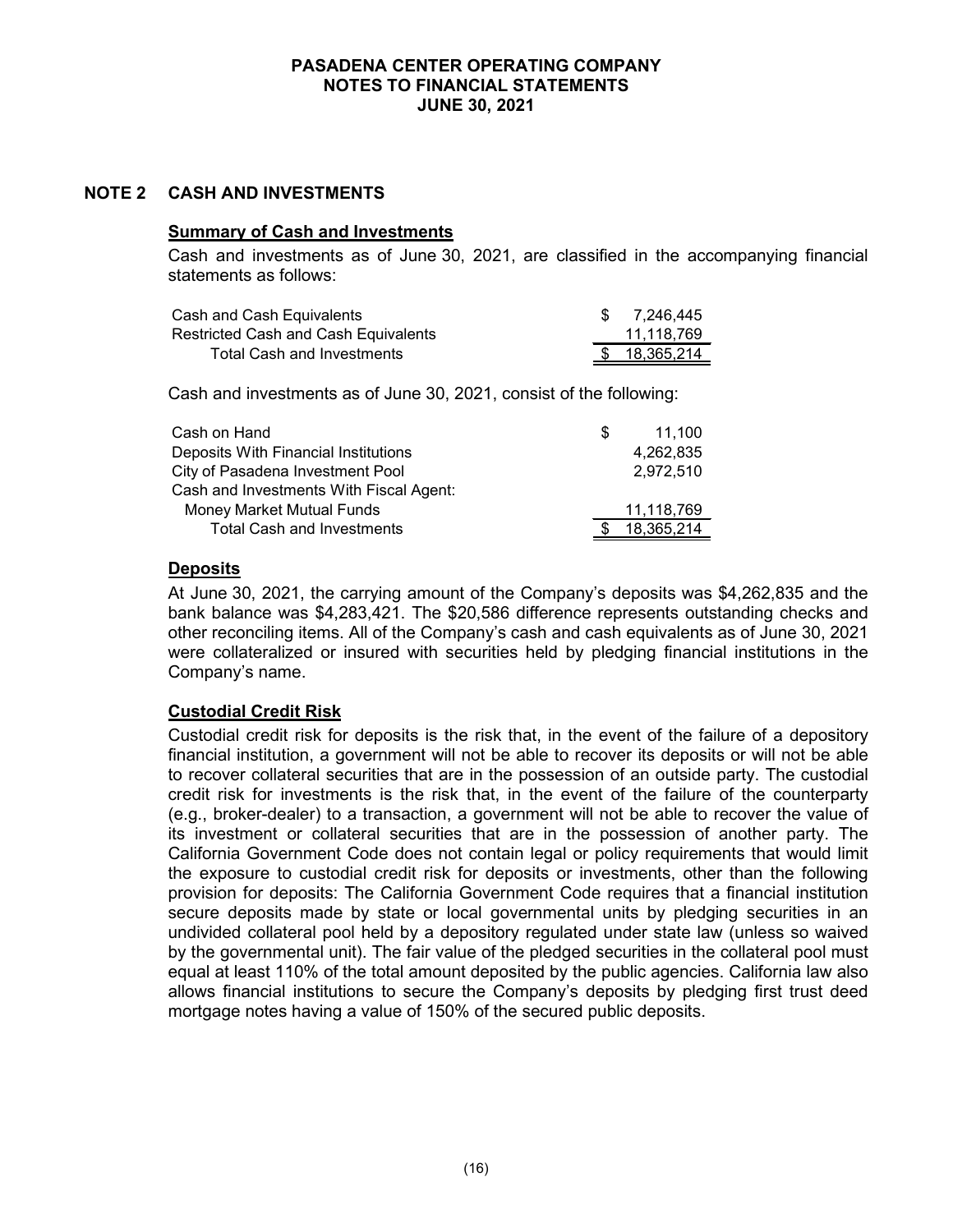### **NOTE 2 CASH AND INVESTMENTS (CONTINUED)**

### **Investments Authorized by the California Government Code**

The table below identifies the investment types that are authorized for the Company by the California Government Code. Other than what is in the Government Code, the Company has no other investment policy.

| <b>Investment Types</b><br>Authorized by the<br>California Government Code | Authorized by<br>Investment<br>Policy | *Maximum<br>Maturity | *Maximum<br>Percentage<br>of Portfolio | *Maximum<br>Investment in<br>One Issuer |
|----------------------------------------------------------------------------|---------------------------------------|----------------------|----------------------------------------|-----------------------------------------|
| Local Agency Bonds                                                         | Yes                                   | 5 Years              | None                                   | None                                    |
| U.S. Treasury Obligations                                                  | Yes                                   | 5 Years              | None                                   | None                                    |
| U.S. Agency Securities                                                     | <b>Yes</b>                            | 5 Years              | None                                   | None                                    |
| Bankers' Acceptances                                                       | <b>Yes</b>                            | 180 Days             | 40%                                    | 30%                                     |
| <b>Commercial Paper</b>                                                    | Yes                                   | 270 Days             | 15%                                    | 10%                                     |
| Negotiable Certificates of Deposit                                         | <b>Yes</b>                            | 5 Years              | 30%                                    | None                                    |
| Repurchase Agreements                                                      | Yes                                   | 1 Year               | None                                   | None                                    |
| Reverse Repurchase Agreements                                              | Yes                                   | 92 Days              | 20%                                    | None                                    |
| Medium-Term Notes                                                          | <b>Yes</b>                            | 5 Years              | 30%                                    | 5%                                      |
| <b>Mutual Funds</b>                                                        | <b>Yes</b>                            | N/A                  | 20%                                    | 10%                                     |
| Money Market Mutual Funds                                                  | <b>Yes</b>                            | N/A                  | 20%                                    | 10%                                     |
| Mortgage Pass-Through Securities                                           | <b>Yes</b>                            | 5 Years              | 20%                                    | None                                    |
| <b>County Pooled Investment Funds</b>                                      | <b>Yes</b>                            | N/A                  | None                                   | None                                    |
| Local Agency Investment Fund<br>Joint Power Agency Pools                   | <b>Yes</b>                            | N/A                  | None                                   | None                                    |
| (Other Investment Pools)                                                   | Yes                                   | N/A                  | None                                   | None                                    |

\* Based on state law requirements or investment policy requirements, whichever is more restrictive.

#### **Investments Authorized by Debt Agreements**

Investments of debt proceeds held by bond trustee are governed by provisions of the debt agreements, rather than the general provisions of the California Government Code or the Company's investment policy. The table below identifies the investment types that are authorized for investments held by the bond trustee. The table also identifies certain provisions of these debt agreements that address interest rate risk and concentration of credit risk.

Maximum Minimum Minimum

|          | Minimum        |
|----------|----------------|
| Maturity | Rating         |
| None     | N/A            |
| None     | N/A            |
| None     | Aa             |
| 360 days | Aa             |
| 270 days | Aa             |
| None     | Aa             |
| None     | Aa             |
| N/A      | Aaa            |
| None     | Aa             |
|          | <u>Maximum</u> |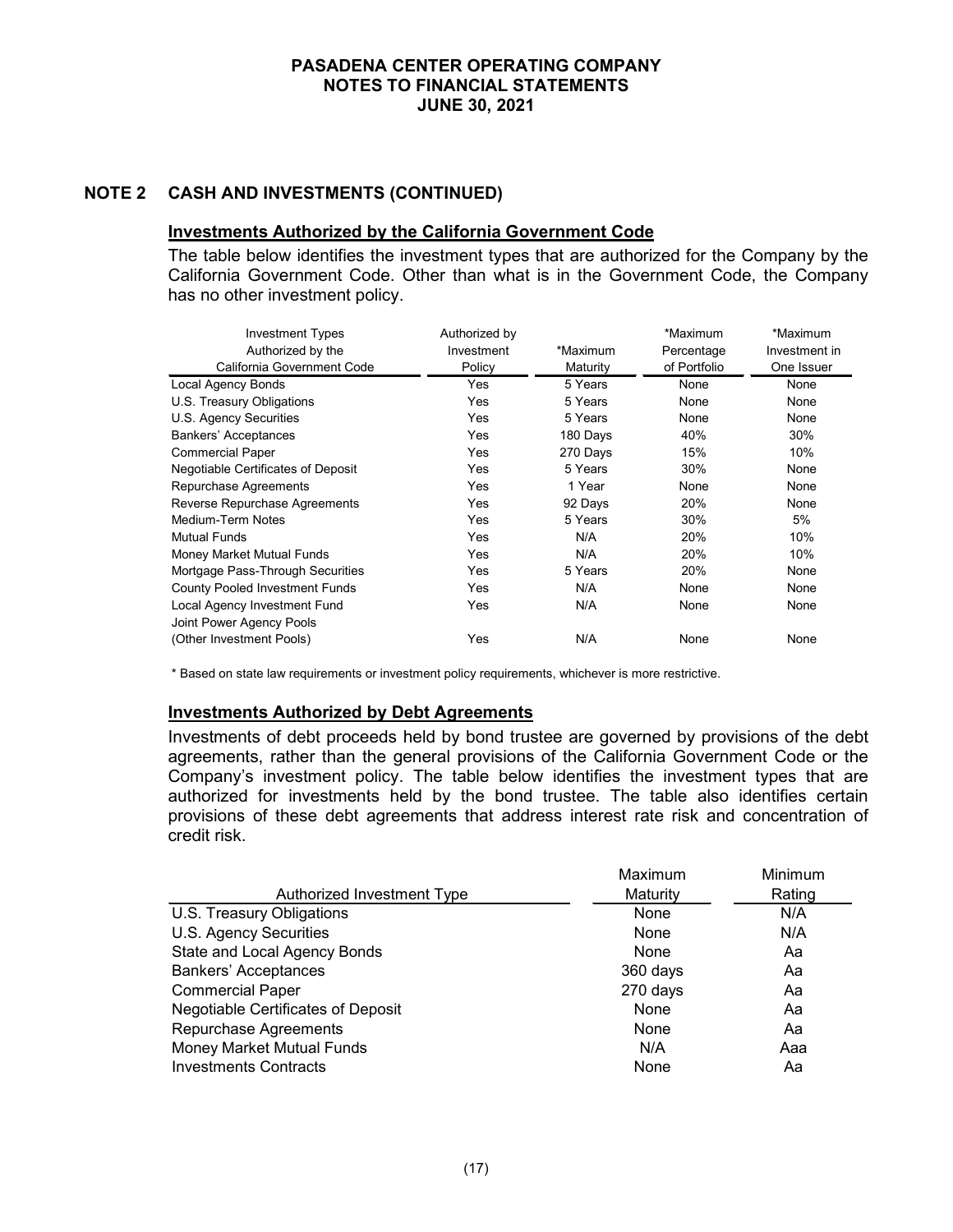### **NOTE 2 CASH AND INVESTMENTS (CONTINUED)**

### **Disclosures Relating to Interest Rate Risk**

Interest rate risk is the risk that changes in market interest rates will adversely affect the fair value of an investment. Generally, the longer the maturity of an investment the greater the sensitivity of its fair value to changes in market interest rates. One of the ways that the Company manages its exposure to interest rate risk is by purchasing a combination of shortterm and long-term investments and by timing cash flows from maturities so that a portion of the portfolio is maturing or coming close to maturity evenly over time as necessary to provide the cash flow and liquidity needed for operations.

Information about the sensitivity of the fair values of the Company's investments (including investments held by bond trustee) to market interest rate fluctuations is provided by the following table that shows the distribution of the Company's investments by maturity:

|                                  |                   |            |    | <b>Remaining Maturity</b> |        |          |  |  |  |
|----------------------------------|-------------------|------------|----|---------------------------|--------|----------|--|--|--|
|                                  |                   |            |    | 12 Months                 |        | 12 to 60 |  |  |  |
| Investment Type                  | <b>Fair Value</b> |            |    | or Less                   | Months |          |  |  |  |
| City of Pasadena Investment Pool |                   | 2.972.510  | £. | 2.972.510                 |        |          |  |  |  |
| Fiscal Agent:                    |                   |            |    |                           |        |          |  |  |  |
| Money Market Mutual Funds        |                   | 11,118,769 |    | 11,118,769                |        |          |  |  |  |
| Total                            |                   | 14,091,279 |    | 14,091,279                |        |          |  |  |  |

### **Disclosures Relating to Credit Risk**

Generally, credit risk is the risk that an issuer of an investment will not fulfill its obligation to the holder of the investment. This is measured by the assignment of a rating by a nationally recognized statistical rating organization. Presented below is the minimum rating required by (where applicable) the California Government Code, the Company's investment policy, or debt agreements, and the actual rating as of year-end for each investment type.

|                                  |            | Minimum |            | Ratings at End of Year |           |  |
|----------------------------------|------------|---------|------------|------------------------|-----------|--|
|                                  |            | Legal   |            |                        |           |  |
| <b>Investment Type</b>           | Fair Value | Rating  | Aaa        |                        | Not Rated |  |
| City of Pasadena Investment Pool | 2.972.510  | N/A     | $\sim$     |                        | 2.972.510 |  |
| Fiscal Agent:                    |            |         |            |                        |           |  |
| Money Market Mutual Funds        | 11,118,769 | Aaa     | 11,118,769 |                        |           |  |
| Total                            | 14,091,279 |         | 11,118,769 |                        | 2,972,510 |  |

### **Concentration of Credit Risk**

The investment policy of the Company contains no limitations on the amount that can be invested in anyone issuer beyond that stipulated by the California Government Code.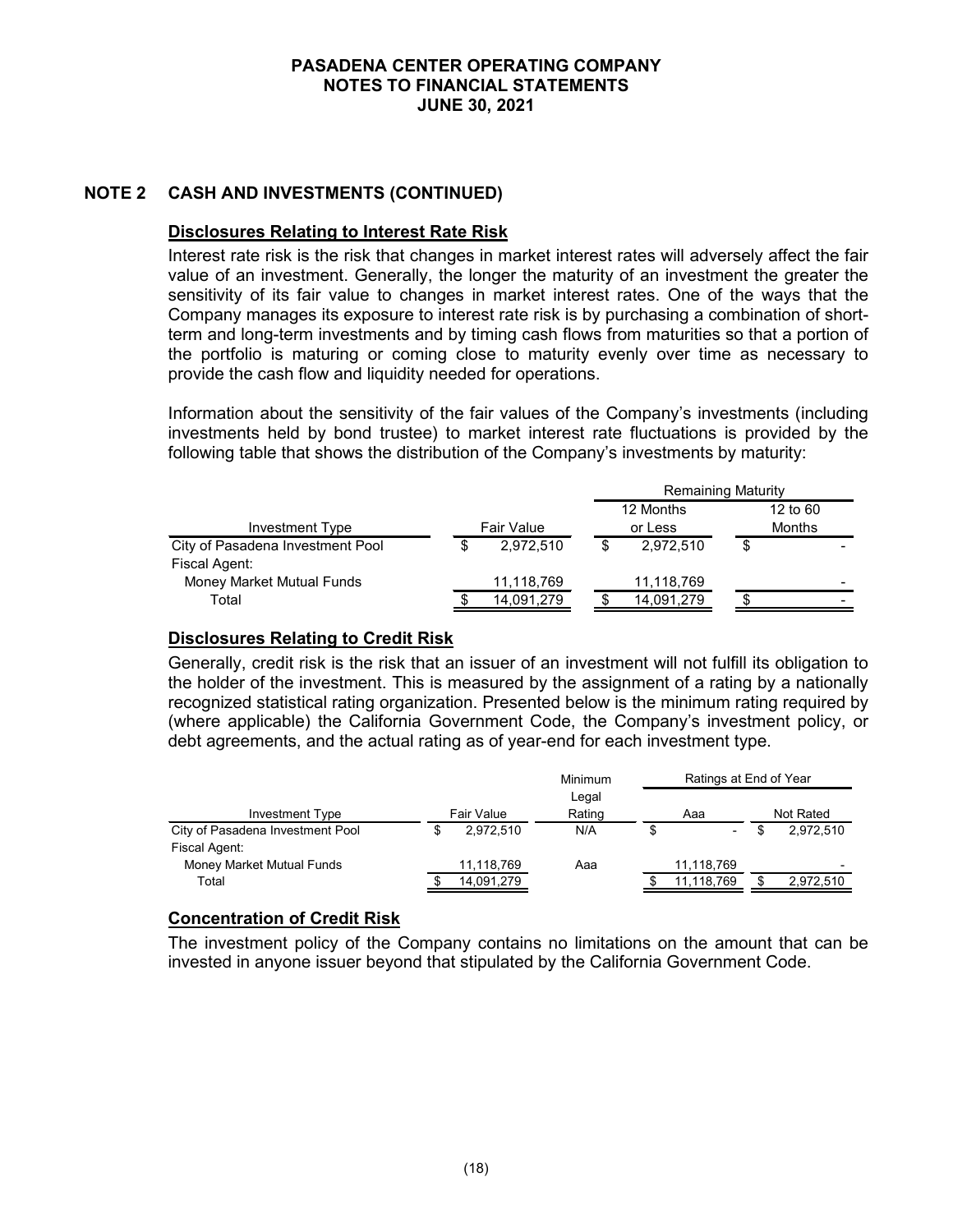### **NOTE 2 CASH AND INVESTMENTS (CONTINUED)**

#### **Fair Value Hierarchy**

The Company categorizes its fair value measurements within the fair value hierarchy established by U.S. GAAP. The hierarchy is based on the valuation inputs used to measure the fair value of the asset. Level 1 inputs are quoted prices in active markets for identical assets; Level 2 inputs are quoted prices for similar assets in active markets; Level 3 inputs are significant unobservable inputs.

The Company's investments in the City investment pool and the fiscal agent money market mutual funds are not subject to the fair value hierarchy. Further details on the City's investment pool fair value hierarchy can be found in the City's Comprehensive Annual Financial Report for the year ended June 30, 2021.

### **NOTE 3 TOURISM BUSINESS IMPROVEMENT DISTRICT TAXES AND CONTRIBUTIONS OF CITY TRANSIENT OCCUPANCY TAXES**

### **Tourism Business Improvement District (TBID) Taxes**

The TBID was established in March 2003. The TBID is an assessment levied against each hotel and motel business in the City. The assessment is calculated as a percentage of each day's Gross Occupancy Revenue and is passed through to guests. The rate of assessment is set annually by resolution of the City Council but cannot exceed 2.89%. For the fiscal year ended June 30, 2021, the rate was set at 2.89%. The purpose of the TBID is to market Pasadena as a destination by funding activities, programs, expenses, and services of the Pasadena Convention & Visitors Bureau. Marketing activities of the Pasadena Convention & Visitors Bureau and the Pasadena Conference Center are financed by the TBID. For the year ended June 30, 2021, TBID taxes were \$1,368,681, of which \$202,575 was due from the City at June 30, 2021.

### **Contributions of City Transient Occupancy Taxes (TOT)**

The Company receives support from the City equal to the sum of the annual debt service payments on the 2006A and 2008A expansion project bonds and an allowance of \$500,000 to be used by the Company for maintenance, repairs, capital improvements and or debt service. A portion of this support is retained by the City to pay for the Company's insurance. Annual capital improvements to the Convention Center, Civic Auditorium and Ice Skating Center are approved by the City. For the year ended June 30, 2021, net TOT revenue was \$4,181,042, of which \$741,936 was due from the City at June 30, 2021.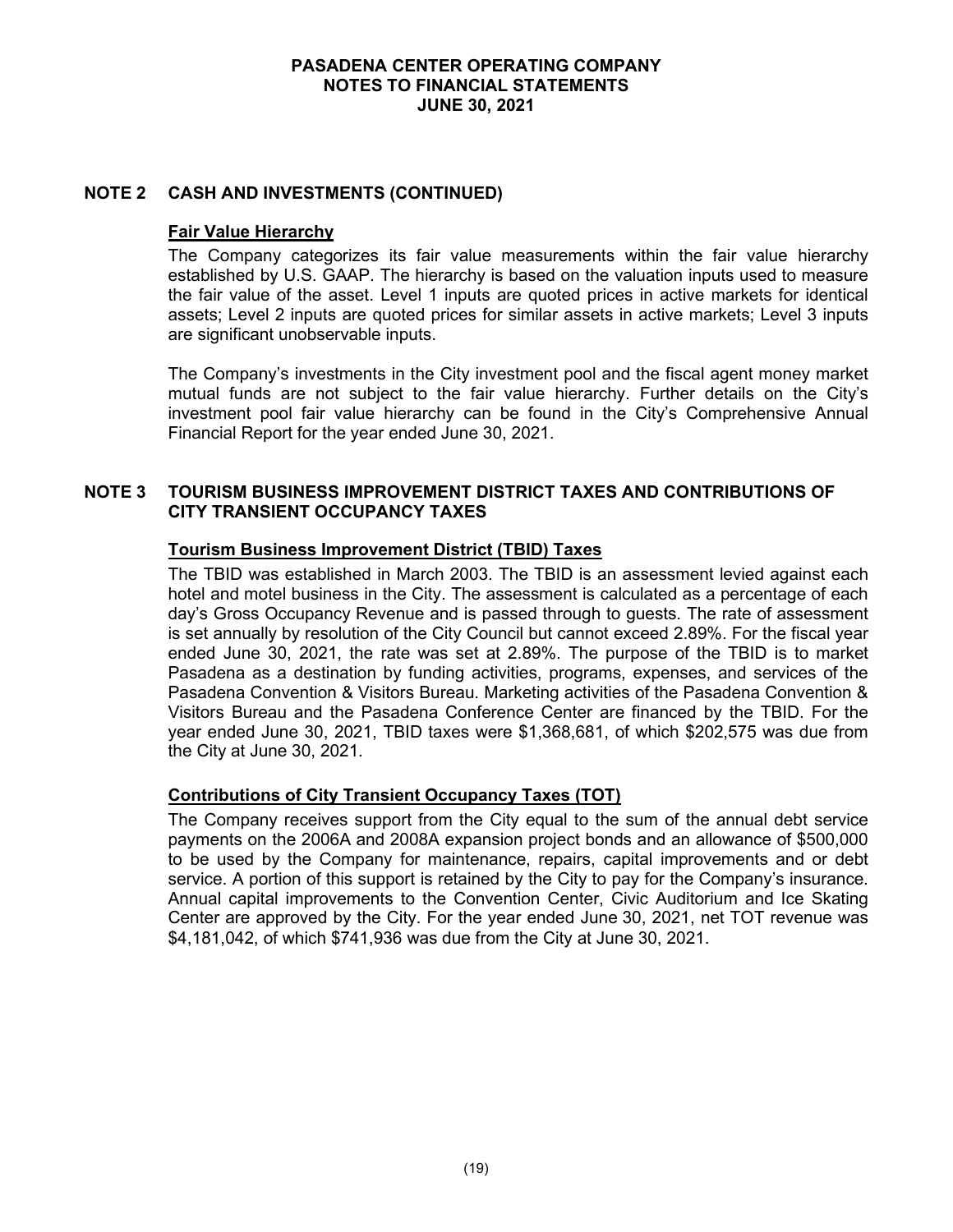# **NOTE 4 CAPITAL ASSETS**

Capital asset activity for the year ended June 30, 2021, is as follows:

|                                         | Balance at        |               | <b>Transfers</b> | Balance at        |  |
|-----------------------------------------|-------------------|---------------|------------------|-------------------|--|
|                                         | June 30, 2020     | Additions     | and Deletions    | June 30, 2021     |  |
| Capital Assets Being Depreciated:       |                   |               |                  |                   |  |
| <b>Buildings and Improvements</b>       | 183,162,666<br>\$ | \$            | 1,065,232<br>\$  | \$<br>184,227,898 |  |
| Machinery and Equipment                 | 1,881,441         |               |                  | 1,881,441         |  |
| <b>Furniture and Fixtures</b>           | 366,934           |               |                  | 366,934           |  |
| <b>Total Depreciable Capital Assets</b> | 185,411,041       |               | 1,065,232        | 186,476,273       |  |
| Less Accumulated Depreciation:          |                   |               |                  |                   |  |
| <b>Buildings and Improvements</b>       | (58,040,114)      | (4, 106, 297) |                  | (62, 146, 411)    |  |
| Machinery and Equipment                 | (1,058,379)       | (75,064)      |                  | (1, 133, 443)     |  |
| <b>Furniture and Fixtures</b>           | (287,437)         | (13, 125)     |                  | (300,562)         |  |
| <b>Total Accumulated Depreciation</b>   | (59,385,930)      | (4, 194, 486) |                  | (63,580,416)      |  |
| Net Depreciable Assets                  | 126,025,111       | (4, 194, 486) | 1,065,232        | 122,895,857       |  |
| Land                                    | 2,423,473         |               |                  | 2,423,473         |  |
| <b>Construction in Progress</b>         | 300,263           | 885,485       | (1,065,232)      | 120,516           |  |
| Capital Assets, Net                     | 128,748,847       | (3,309,001)   | S                | 125,439,846       |  |

Depreciation expense for the year ended June 30, 2021, was \$4,194,486.

# **NOTE 5 LONG-TERM DEBT**

Long-term debt for the year ended June 30, 2021, is as follows:

|                                                |   | Balance at<br>June 30, 2020 | Additions/<br>Accretion  | Payments/<br>Prepayments |   | Balance at<br>June 30, 2021 | Due in<br>One Year |
|------------------------------------------------|---|-----------------------------|--------------------------|--------------------------|---|-----------------------------|--------------------|
| Certificates of Participation<br>2006 Series A | S | 16.485.000                  | \$                       | \$<br>(5,145,000)        | S | 11.340.000                  | 5.490.000          |
| Accreted Interest                              |   | (1,507,413)                 | 723.564                  |                          |   | (783, 849)                  |                    |
| Certificates of Participation                  |   |                             |                          |                          |   |                             |                    |
| 2008 Series A                                  |   | 134,720,000                 | $\overline{\phantom{0}}$ |                          |   | 134.720.000                 |                    |
| <b>Energy Conservation Loan</b>                |   | 774.600                     |                          | (293,841)                |   | 480.759                     | 305.560            |
| Ice Skating Loan 2012                          |   | 167,208                     |                          | (167,208)                |   |                             |                    |
| Total                                          |   | 150,639,395                 | 723,564                  | (5,606,049)              |   | 145,756,910                 | 5,795,560          |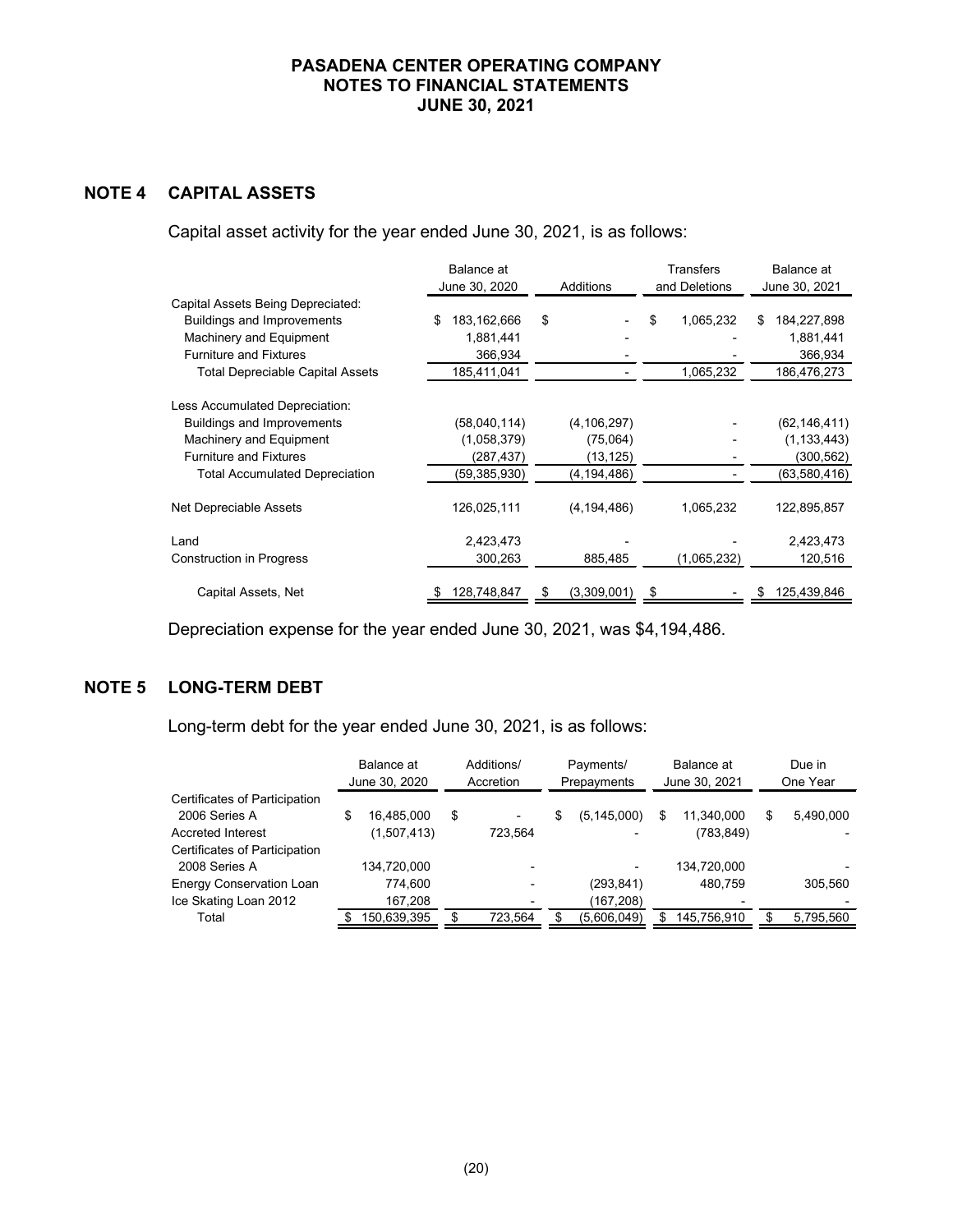### **NOTE 5 LONG-TERM DEBT (CONTINUED)**

#### **2006 Certificates of Participation**

On August 23, 2006, the City issued the 2006 Certificates of Participation, 2006 Series A and B in the amount of \$162,639,972. The Certificates of Participation were issued to finance the cost of improvements to the Pasadena Conference Center and related facilities, establish a reserve fund per the Trust Agreement, and finance the cost of execution and delivery of the Certificates of Participation.

2006 Series A of the Certificates of Participation were issued as Capital Appreciation Certificates. These certificates of participation appreciate in value based on annual accretion of the initial amount at a rate of interest that will result in each such capital appreciation certificate of participation appreciating to its maturity value on its final maturity date. Accretion will commence on August 23, 2006. Interest accretes at a yield ranging from 3.85% to 4.81%. By their nature, there are no regular interest payments associated with capital appreciation certificates of participation; interest on the debt results from the difference between the amounts paid by the investors when the debt was issued and the significantly larger value at maturity. Each year, the outstanding balance is increased by the accreted value associated with the certificates of participation. Principal on the 2006 Series A Certificates of Participation is payable in annual installments ranging from \$415,000 to \$5,850,000 commencing February 2010 and ending February 2023.

2006 Series B of the Certificates of Participation was refunded by the 2008 Series A Certificates of Participation (see note below).

The annual requirements to repay the outstanding Certificates of Participation 2006 Series A at June 30, 2021, are as follows:

|                      | Principal |   |            |
|----------------------|-----------|---|------------|
| Year Ending June 30, | Payment   |   | Accretion  |
| 2022                 | 5.490.000 | S | (512, 288) |
| 2023                 | 5,850,000 |   | (271,561)  |
| Total                | .340.000  |   | 783.849    |

### **2008 Certificates of Participation**

On April 15, 2008, the City issued the 2008 Refunding Certificates of Participation, 2008 Series A in the amount of \$134,720,000. These certificates of participation were issued to refund the City's Certificates of Participation (Conference Center Project), 2006 Series B Certificates of Participation and finance the costs of execution of the 2008 Series A Certificates of Participation. The refunded certificates of participation were repaid in April 2008 and the liability has been removed from the statement of net position. Interest on 2008 Series A Certificates of Participation were issued at a variable rate with the reassignment of the synthetic fixed rate swap of 3.536%. Principal is payable in annual installments ranging from \$6,775,000 to \$11,445,000 commencing February 1, 2024, and ending February 1, 2035.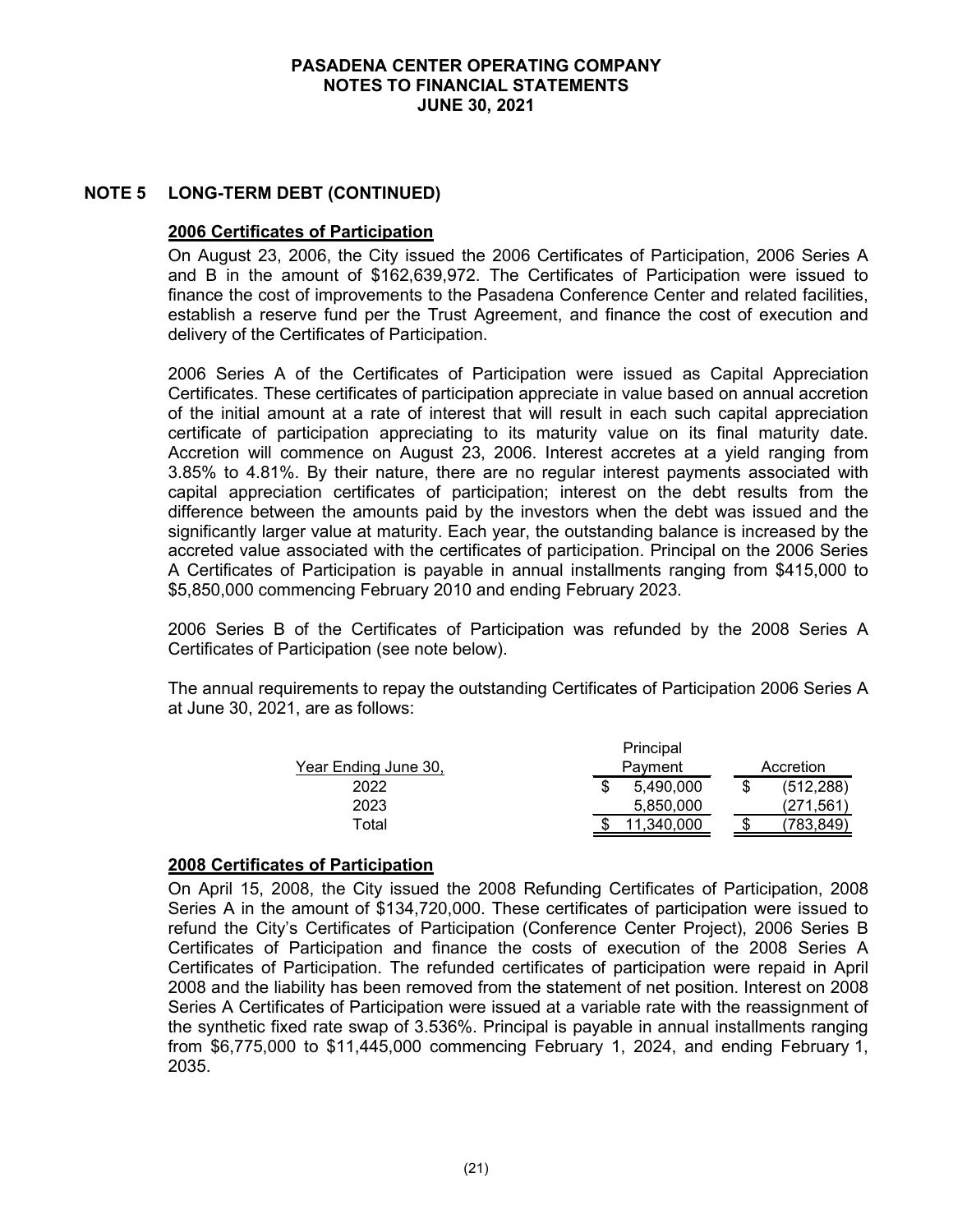### **NOTE 5 LONG-TERM DEBT (CONTINUED)**

#### **2008 Certificates of Participation (Continued)**

The annual requirements to repay the outstanding Certificates of Participation 2008 Series A at June 30, 2021, are as follows:

|                      |    | Principal   |                      | Interest  |           | Hedging         |    |             |
|----------------------|----|-------------|----------------------|-----------|-----------|-----------------|----|-------------|
| Year Ending June 30, |    | Payment     |                      | Payment   |           | Derivative, Net |    | Total       |
| 2022                 | \$ | -           | \$                   | 148.367   | \$        | 4,554,513       | \$ | 4,702,880   |
| 2023                 |    |             |                      | 148,367   |           | 4,554,513       |    | 4,702,880   |
| 2024                 |    | 6,775,000   |                      | 145.258   |           | 4,457,804       |    | 11,378,062  |
| 2025                 |    | 7,480,000   |                      | 137,473   |           | 4,215,711       |    | 11,833,184  |
| 2026                 |    |             | 8,260,000<br>128,878 |           | 3,948,572 |                 |    | 12,337,450  |
| 2027-2031            |    | 54,370,000  |                      | 483.560   |           | 14,752,769      |    | 69,606,329  |
| 2032-2035            |    | 57,835,000  |                      | 130,639   |           | 3,506,123       |    | 61,471,762  |
| Total                |    | 134.720.000 | \$                   | 1.322.542 |           | 39,990,005      |    | 176,032,547 |

The above table incorporates the net receipts/payments of the hedging derivative instrument associated with this debt issue. These amounts assume that current interest rates on variable rate bonds and the current reference rates of hedging derivative instruments will remain the same for their term. As these rates vary, interest payments on variable-rate bonds and net receipts/payments on the hedging derivative instruments will vary. Refer to Note 6 for additional information regarding the derivative instruments associated with the debt of the Company.

### **Energy Conservation Loan**

The Company received approval from the City in June 2008 to commence a project designed to conserve energy through use of more efficient air conditioning systems and energy efficient lighting. The project budget cost was \$4,581,071; \$1,560,000 was pledged by Pasadena Water and Power (PWP) as a rebate based on energy savings and \$3,000,000 was covered by a loan from the California Energy Commission with an interest rate of 3.95% for 13 years. The payments on this \$3,000,000 loan are budgeted at approximately \$320,000 for 13 years.

The annual requirements to repay the outstanding loan from the State of California Energy Conservation Commission at June 30, 2021, are as follows:

|                      |        | Principal |  | Interest | Total Debt |         |  |  |
|----------------------|--------|-----------|--|----------|------------|---------|--|--|
| Year Ending June 30, |        | Pavment   |  | Payment  |            | Service |  |  |
| 2022                 | Φ<br>J | 305.562   |  | 16.011   | ۰D         | 321.573 |  |  |
| 2023                 |        | 175.197   |  | 3.822    |            | 179.019 |  |  |
| Total                | ۰D     | 480.759   |  | 19.833   |            | 500,592 |  |  |

### **Ice Skating Loan 2012**

The Company borrowed \$1,500,000 per City Council Action in August 2012 for construction of the new Ice Skating Center. The term of the loan is ten years with a fixed interest rate of 2.5%. The principal and interest payment of \$171,388 is due annually in March. The final payment on this loan was made during the fiscal year ended June 30, 2021.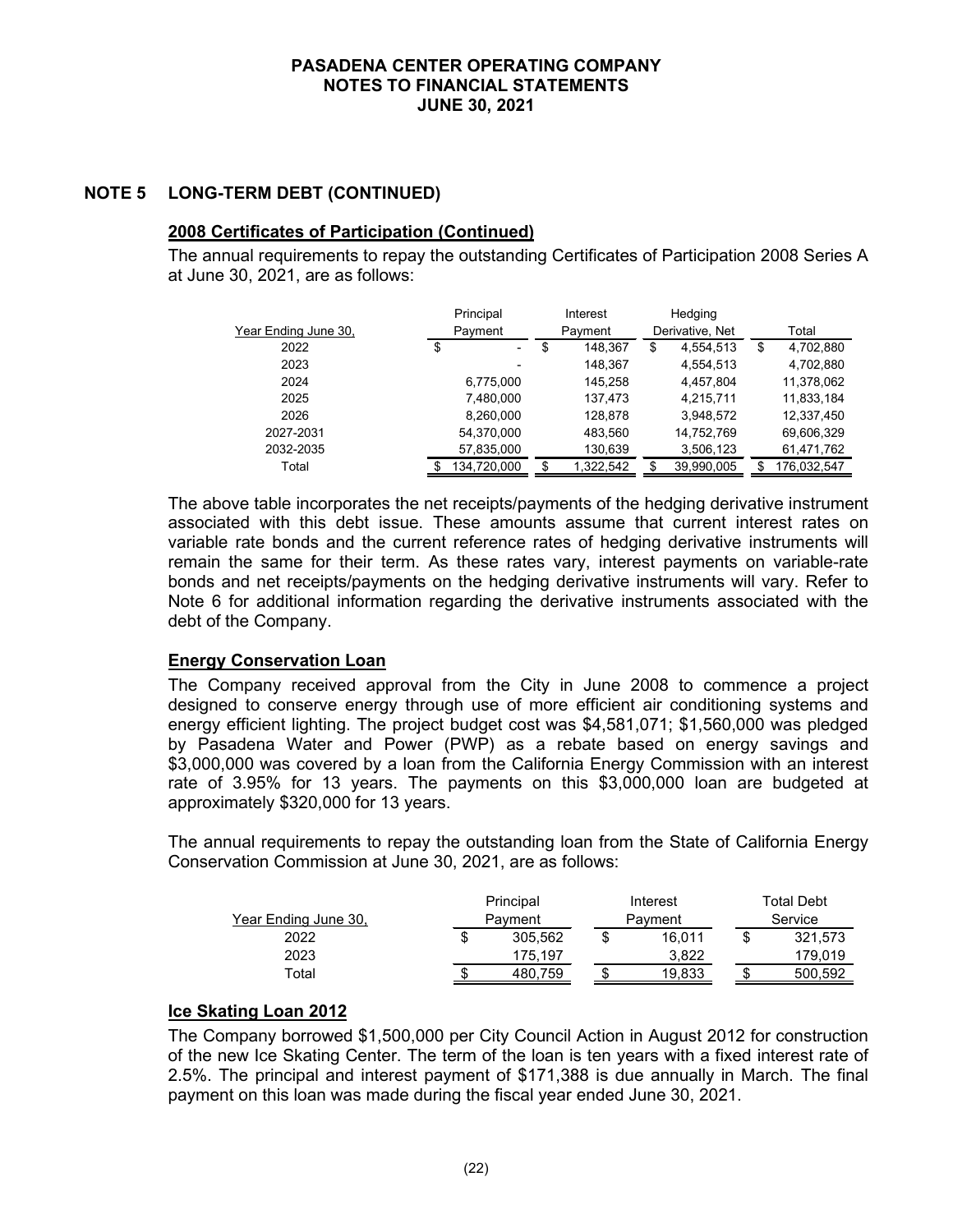### **NOTE 6 DERIVATIVE INSTRUMENT LIABILITY**

The Company has entered into a floating to fixed interest rate swap in order to hedge the change in cash flows with respect to certain variable debt as described below. This structure results in a lower borrowing cost by accessing interest rate markets more attractive than traditional fixed rate debt structures of the time. The greater liquidity and flexibility of the swap market has offered the Company significant cost savings opportunities in the swap the Company has engaged in.

#### **Conference Center Variable Rate Demand Refunding Certificates of Participation (COP)**

On September 18, 2006, the Company entered into an interest rate swap agreement with DEPFA Bank related to the \$135,500,000 Conference Center Auction Rate Certificates Series 2006B. The objective was to effectively change the Company's variable interest rate to a synthetic fixed rate of 3.536%. Under the terms of the swap, the Company pays the counterparty the fixed rate of 3.536% and receives a floating rate equal to 64% of the onemonth LIBOR rate. The swap has a notional amount of \$133,000,000 representing a hedge ratio of 98.7% and declines according to the schedule set forth in the contract until the final principal payment on the certificates in 2034.

#### **Objective and Terms**

|                     |                  | Notional    | Effective | Maturity |              | Counterparty  |
|---------------------|------------------|-------------|-----------|----------|--------------|---------------|
| $\tau_\mathsf{Vpe}$ | Obiective        | Amount      | Date      | Date     | Terms        | Credit Rating |
| Pav Fixed Interest  | Hedge of Changes | 133.000.000 | 4/1/2011  | 2/1/2034 | Pay 3.536%   | $A1/AA-$      |
| Rate Swap           | in Cash Flows on |             |           |          | Receives 64% |               |
|                     | the 2008A COPs   |             |           |          | LIBOR Index  |               |

In 2011, due to its declining credit ratings, DEPFA Bank was replaced by RBC as the counterparty for the swap. Pursuant to GASB Statement No. 64, the replacement did not require any change in accounting treatment.

On April 15, 2008, the Company issued the 2008 Refunding COPs, Series 2008A in the amount of \$134,720,000. These certificates were issued to refund the Company's Certificates of Participation (Conference Center Project), Series 2006B and finance the cost of execution of the 2008A Certificates of Participation backed by a letter of credit from Bank of America. The final maturity on the 2008A COPs was extended by one year to 2035 in order to reduce the reserve requirement and consequently, reduce the size of the issue by approximately \$800,000. The refunded certificates are considered to be defeased, and the liability has been removed from the Company's statement of net position and recorded as a deferred amount upon refunding. During the fiscal year ended June 30, 2011, the Company entered into a new agreement to take advantage of a more advantageous interest rate adjustment mode than the 2008 Series Bonds previously had. As a result, the former derivative instrument terminated, and the new instrument has off-market terms. As a result, an up-front payment was received. The up-front payment is reported as a borrowing. The borrowing is amortized over the life of the swap and amortizes using the effective interest method for the life of the swap with adjustments to interest expense during each fiscal year. The original balance of the borrowing was \$8,935,613. As of the year ended June 30, 2021, the balance was \$4,613,215.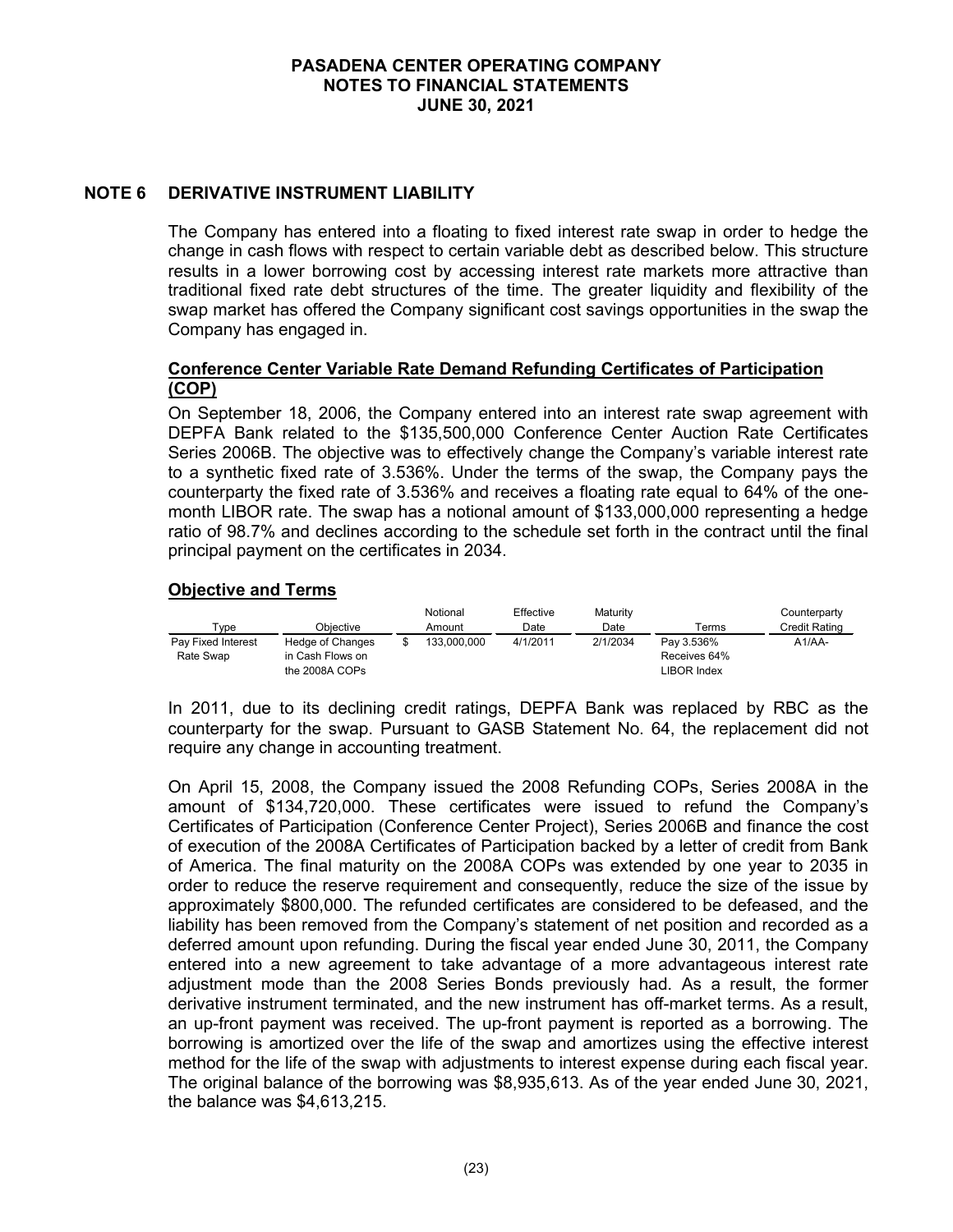#### **NOTE 6 DERIVATIVE INSTRUMENT LIABILITY (CONTINUED)**

#### **Objective and Terms (Continued)**

The deferred amount is amortized over the life of the swap using the effective interest method for the life of the swap with adjustments to interest expense during each fiscal year as follows:

|                      | Beginning       |    | Accrued   |    |             | Ending          |
|----------------------|-----------------|----|-----------|----|-------------|-----------------|
| Year Ending June 30, | <b>Balance</b>  |    | Interest  |    | Payment     | Balance         |
| 2022                 | \$<br>4,613,215 | \$ | 199,651   | \$ | (646, 380)  | \$<br>4,166,486 |
| 2023                 | 4,166,486       |    | 179,003   |    | (646, 380)  | 3,699,109       |
| 2024                 | 3,699,109       |    | 157,461   |    | (635, 404)  | 3,221,166       |
| 2025                 | 3,221,166       |    | 136,068   |    | (601,344)   | 2,755,890       |
| 2026                 | 2,755,890       |    | 115,332   |    | (563, 760)  | 2,307,462       |
| 2027                 | 2,307,462       |    | 95,454    |    | (522, 409)  | 1,880,507       |
| 2028                 | 1,880,507       |    | 76,649    |    | (477, 171)  | 1,479,985       |
| 2029                 | 1,479,985       |    | 59,154    |    | (427, 721)  | 1,111,418       |
| 2030                 | 1,111,418       |    | 43,226    |    | (373, 774)  | 780,870         |
| 2031                 | 780,870         |    | 29,157    |    | (315,009)   | 495,018         |
| 2032                 | 495,018         |    | 17,258    |    | (251, 140)  | 261,136         |
| 2033                 | 261,136         |    | 7,877     |    | (181, 805)  | 87,208          |
| 2034                 | 87,208          |    | 1,487     |    | (88, 695)   |                 |
| Total                |                 | \$ | 1,117,777 |    | (5,730,992) |                 |

The Company categorizes its fair value measurements within the fair value hierarchy established by U.S. GAAP. The hierarchy is based on the valuation inputs used to measure the fair value of the asset or liability. Level 1 inputs are quoted prices in active markets for identical assets; Level 2 inputs are quoted prices in active markets for similar assets; Level 3 inputs are significant unobservable inputs.

The Company has the following recurring fair value measurements as of June 30, 2021:

| Measurements by Fair Value Level | `otal         | evel | evel       | evel |
|----------------------------------|---------------|------|------------|------|
| Derivative Instrument Liability  | 068.456<br>つに |      | 25.068.456 |      |

The fair value balance and notional amount of the derivative instrument outstanding at June 30, 2021, classified by type, and the changes in fair value of such derivative instruments for the year then ended are as follows:

|                         | Changes in Fair Value |  |             | Fair Value at June 30, 2021 |  |            |               |
|-------------------------|-----------------------|--|-------------|-----------------------------|--|------------|---------------|
|                         | Classification        |  | Amount      | Classification              |  | Amount     | Notional      |
| Cash Flow Hedge:        |                       |  |             |                             |  |            |               |
| Pay-Fixed Interest Rate | Deferred              |  |             |                             |  |            |               |
| Swaps                   | Outflow               |  | (8,338,494) | Liability                   |  | 25.068.456 | \$133,000,000 |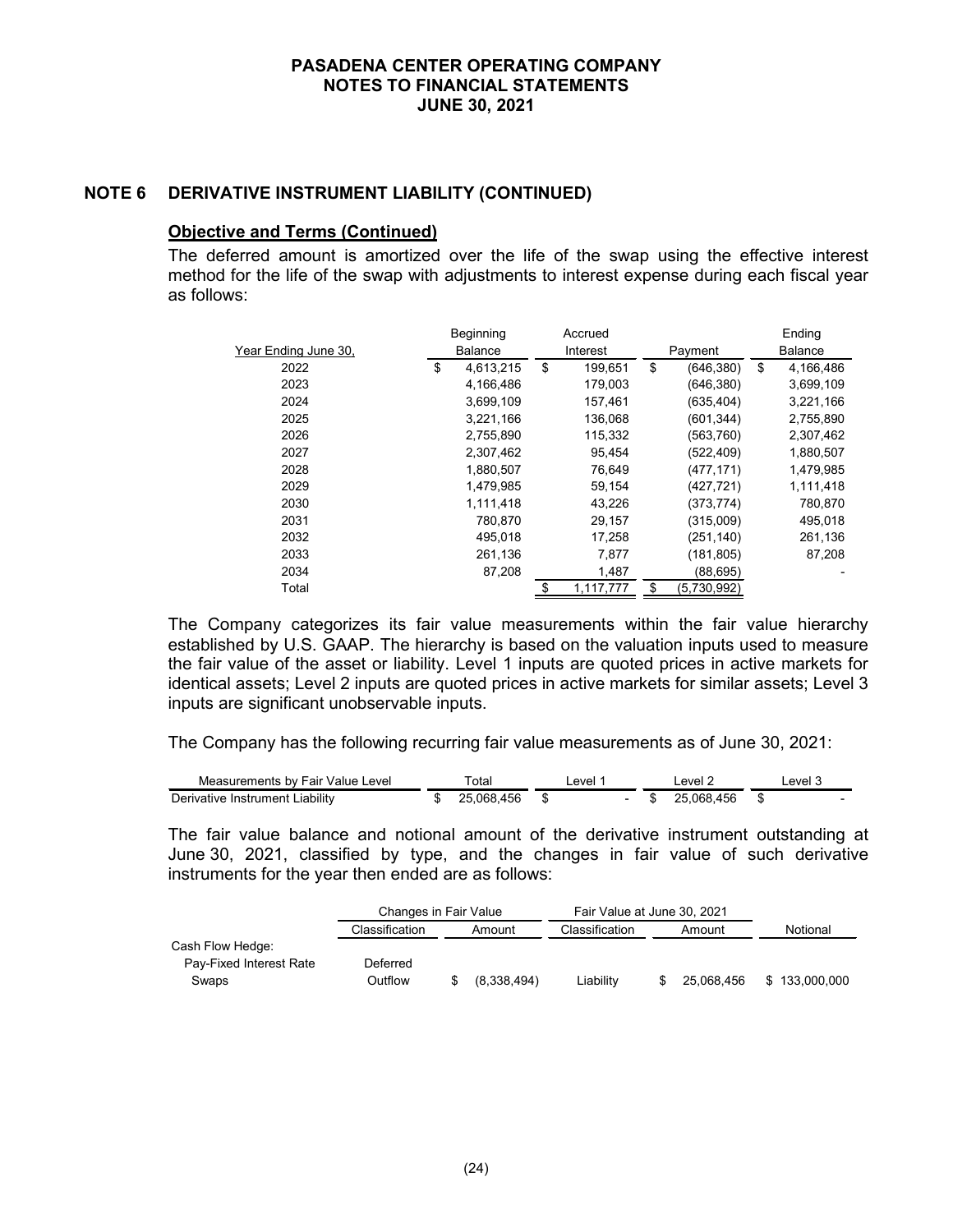### **NOTE 6 DERIVATIVE INSTRUMENT LIABILITY (CONTINUED)**

#### **Objective and Terms (Continued)**

The fair values of the interest rate swaps were estimated using the zero-coupon method. This method calculates the future net settlement payments required by the swap, assuming that the current forward rates implied by the yield curve correctly anticipate future spot interest rates. These payments are then discounted using the spot rates implied by the current yield curve for hypothetical zero-coupon bonds due on the date of each future net settlement on the swaps.

### **Credit Risk**

The Company is exposed to credit risk on hedging derivative instruments to the extent the value of the swap is positive from the Company's perspective. The aggregate fair value of hedging derivative instruments was negative as of June 30, 2021, and therefore the Company had no credit risk exposure.

### **Interest Rate Risk**

The purpose of the swap is to eliminate interest rate risk on the associated hedged bonds and therefore the swap, in combination with related bonds does not create interest rate risk for the Company.

#### **Basis Risk**

The Company is exposed to basis risk on its pay-fixed interest rate swap because the variable-rate payments received by the Company on these hedging derivative instruments are based on a rate or index other than interest rates the Company pays on its hedged variable-rate debt, which is typically remarketed every seven days. As of June 30, 2021, the weighted-average interest rate on the Company's hedged variable-rate debt is 0.01433%, while 64% of LIBOR is 0.0594%.

#### **Termination Risk**

The Company or its counterparty may terminate a derivative instrument if the other party fails to perform under the terms of the contract. The derivative contract uses the International Swap Dealers Association Master Agreement which includes standard termination events such as failure to pay and bankruptcy. In addition, the Company may optionally terminate the agreement on any date. If at the time of a termination, the Company may be required to make a termination payment to its counterparty. If the Company had to terminate the Swap for any reason on June 30, 2021, the maximum exposure/loss would have been \$30,683,055.

#### **Rollover Risk**

The Company is exposed to rollover risk on hedging derivative instruments that are hedges of debt that mature or may be terminated prior to the maturity of the hedged debt. When these hedging derivative instruments terminate prior to the maturity of the related debt, the Company will be re-exposed to the risks being hedged by the hedging derivative instrument.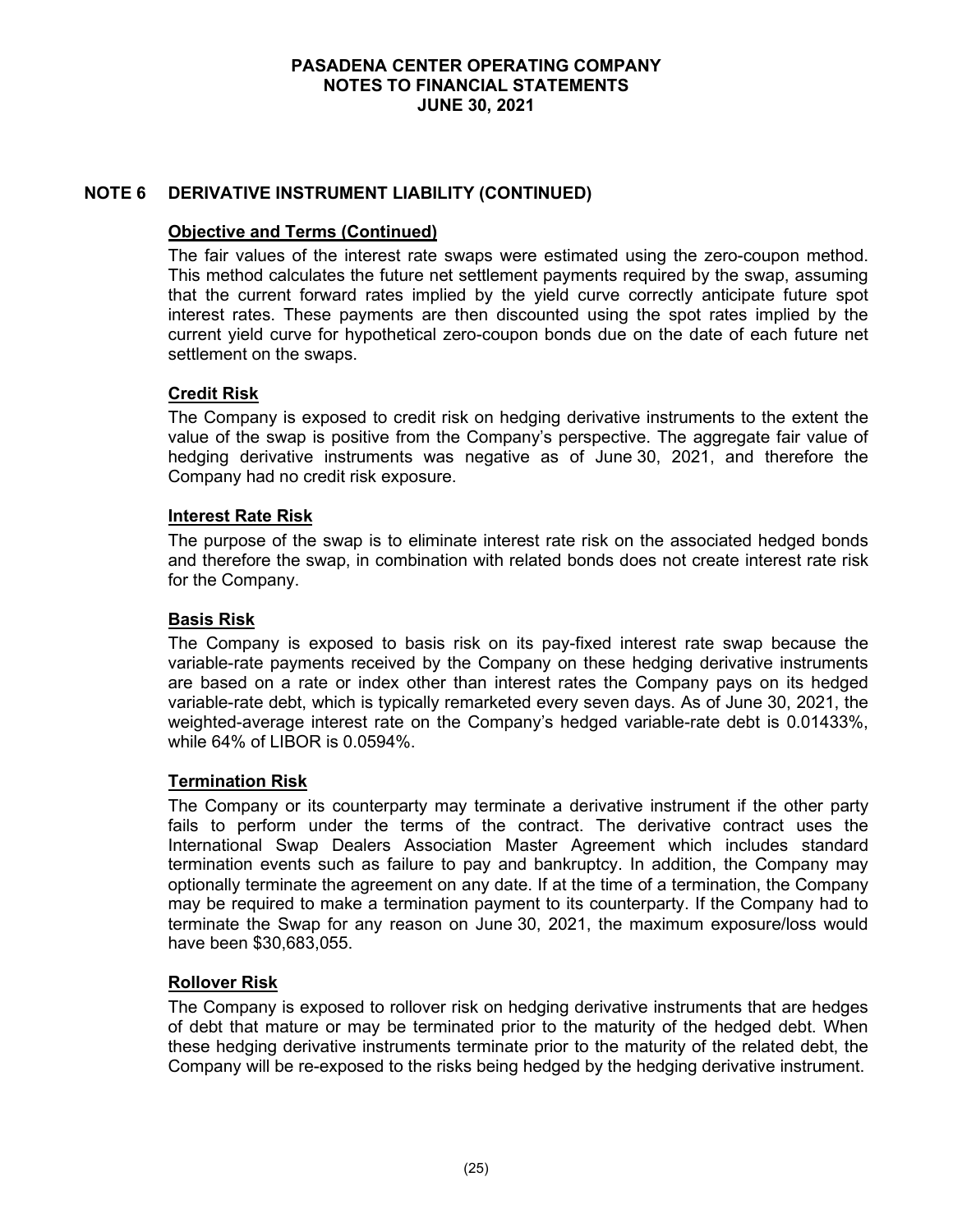#### **NOTE 7 NET POSITION**

Net position at June 30, 2021, consisted of the following:

| \$125,439,846 |
|---------------|
|               |
| (120,331,238) |
| 5,108,608     |
|               |
|               |
| 867,377       |
| 2,863         |
| 870,240       |
|               |
| (13.003.464)  |
| (13,003,464)  |
| (7.024.616)   |
|               |

Net position restrictions are as follows:

**Public Art** – The \$1.2 million capital public art project was originally appropriated for the development of onsite public art. The funds, less monies spent on artist selection, were reallocated for permanent public art in the Civic Center area through the 2013 Public Art Master Plan, which also established the Civic Center Public Art Advisory Group comprised of arts and historic preservation professionals.

**Organ Repair and Maintenance** – This is the remaining balance of a \$15,000 grant which was received for the repair and maintenance of the Moller organ located in the Pasadena Civic Auditorium.

### **NOTE 8 SERVICE CONCESSION ARRANGEMENTS**

#### **Centerplate**

In the fiscal year ended June 30, 2009, the Company entered into an agreement with Boston Culinary Group, which then changed to Distinctive Gourmet Services, but is now called Centerplate (CP), that allows CP the exclusive right to operate the food services concession for the Company. The agreement covered the period March 1, 2009, through June 30, 2014. In exchange for this exclusive right, CP agreed to contribute up to \$1,000,000 for capital asset purchases at the new kitchen in the Conference Center Expansion Project. An amendment to the agreement was made and entered into on January 6, 2012 to extend the term of the agreement for five years, expiring on June 30, 2021 with an additional five-year extension that is eligible, contingent upon mutual agreement between CP and the Company.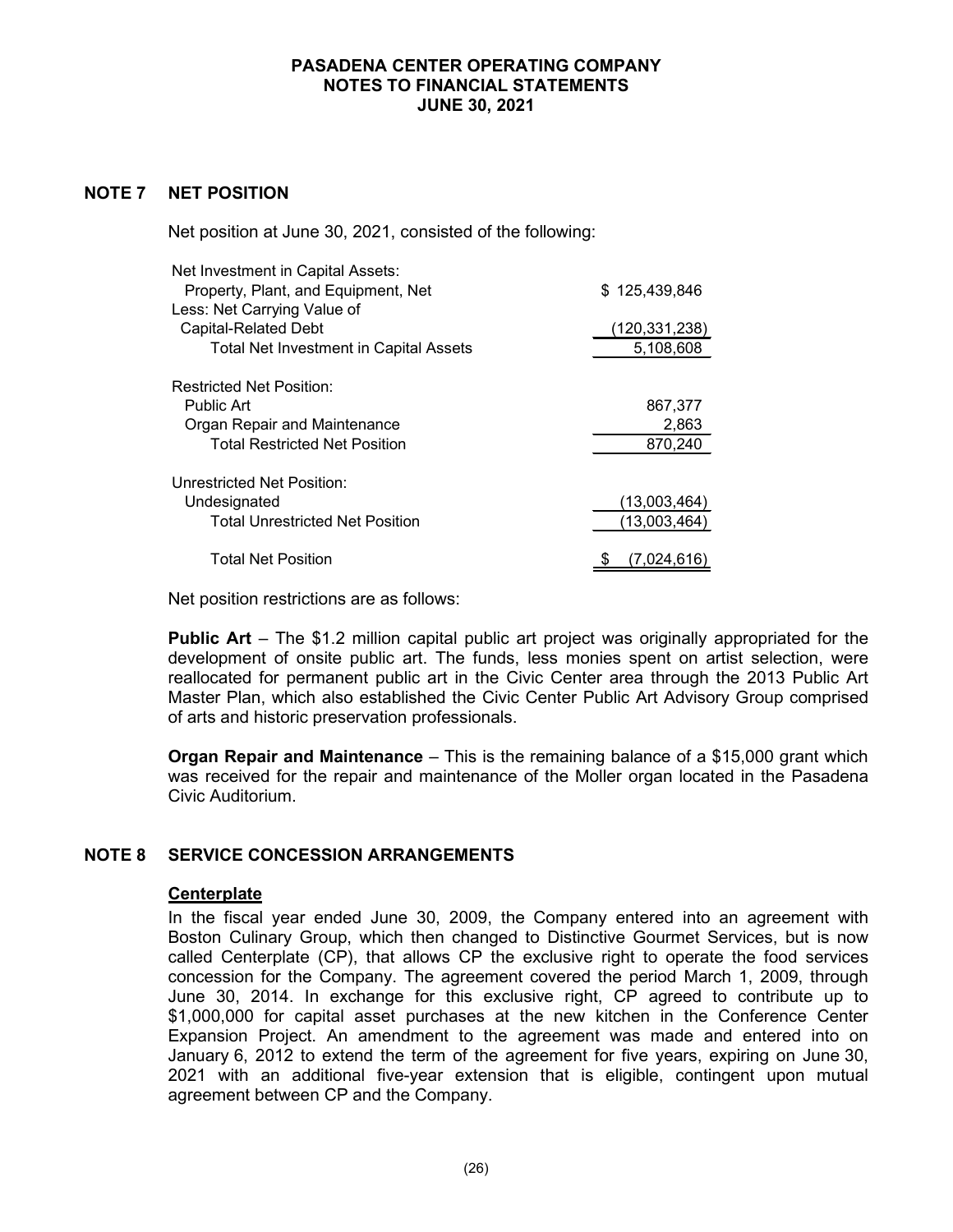### **NOTE 8 SERVICE CONCESSION ARRANGEMENTS (CONTINUED)**

#### **Centerplate (Continued)**

With the amended agreement, CP was additionally granted the exclusive right to operate a Starbucks Café at the Pasadena Center in the space formerly leased by Lovebirds Café & Bakery. CP's ability to operate the Starbucks Café runs concurrently with the initial agreement entered into on March 1, 2009 and covers the period through June 30, 2021. A second amendment to the agreement was entered into on June 28, 2019 to extend the agreement an additional five years expiring on June 30, 2024.

Prior to July 1, 2019, CP provided \$975,000 for Kitchen space and \$399,960 for Café space. As of June 30, 2021, CP has contributed a total of \$1,580,184. This has been recorded as advances on contracts and is being amortized over the lease period including extensions. The sum of \$1,310,610 has been recognized as capital contributions to date. The remaining \$269,574 is recorded as a deferred inflow of resources.

### **NOTE 9 DEFINED CONTRIBUTION RETIREMENT PLAN**

### **Plan Description**

Eligible employees of the Company participate in the Pasadena Center Operating Company 401(k) Profit Sharing Plan (the Plan), which is a defined contribution retirement plan covering all employees except those whose employment is governed by a collective bargaining agreement. To be eligible to participate in the Plan, an employee must be age 21 and have completed 90 consecutive days of employment. To be eligible for the employer's match, an employee must be age 21 and have completed one full year of employment and must have 1,000 hours of service in a twelve-month period.

### **Funding Policy**

An employee may either defer an amount of their salary on a pre-tax basis, or contribute after tax dollars to a Roth 401k account up to the maximums allowed by federal law. The Company will make a contribution equal to 5% of eligible employees' pay regardless of whether an employee contributes to the Plan. Employee contributions are vested immediately. Employer match contributions prior to July 1, 2004, are subject to vesting on a graduating basis, beginning at two years and becoming fully vested after five years of service. Employer match contributions after July 1, 2004, are vested immediately. The Company matched \$165,442 for the fiscal year ended June 30, 2021. The total closing balance on the Plan's assets are \$7,399,359 for the fiscal year ended June 30, 2021.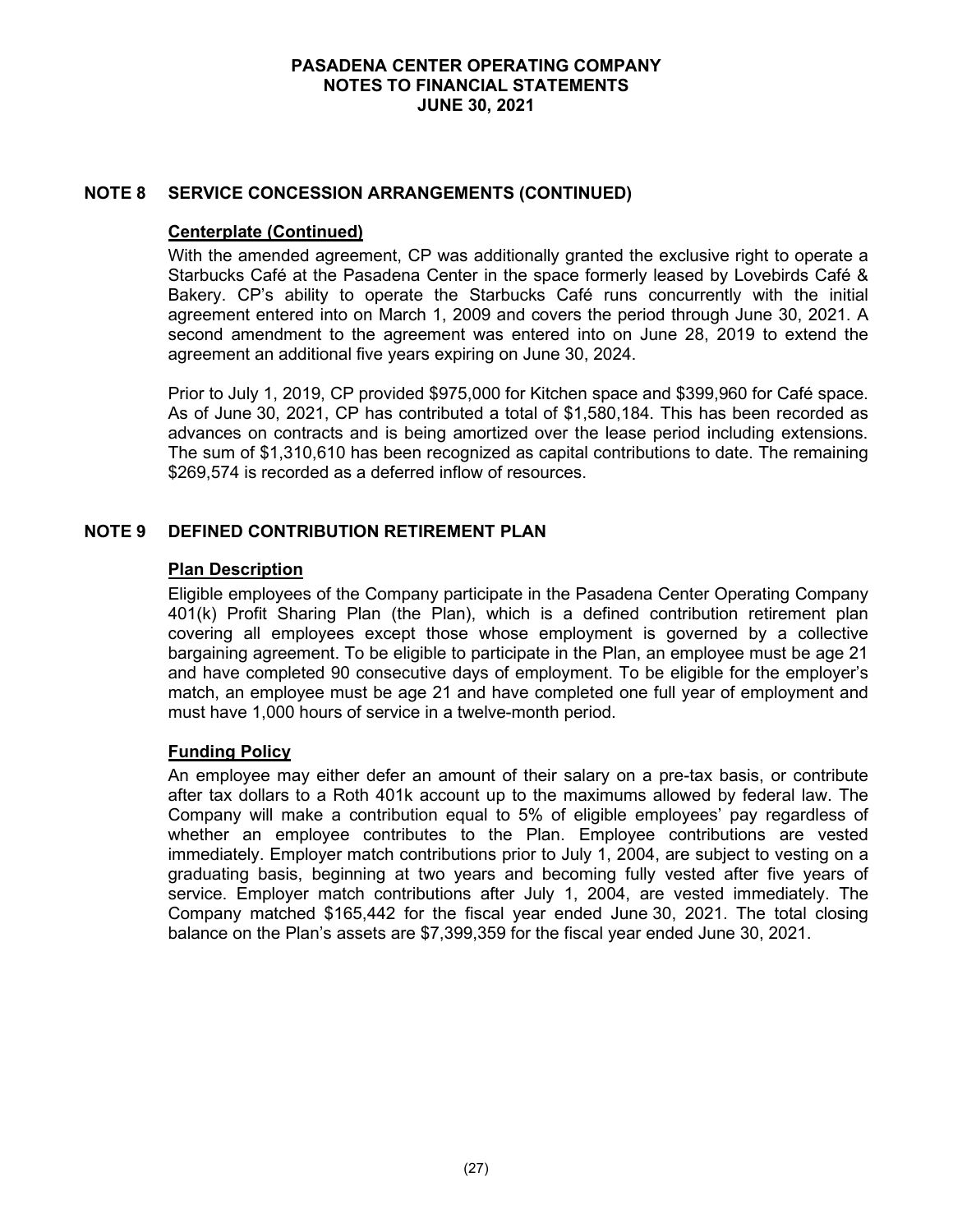### **NOTE 10 RELATED PARTY TRANSACTIONS**

During the current year, the Company incurred charges for the use of the City's building maintenance, electricians, plumbers, locksmiths, printing, and mail services. These nonevent expenses totaled \$1,060,004 and had a total of \$2,620 in events expenses for a grand total of \$1,062,624 of related party expenses. The expenses are included within general and administrative expenses. At June 30, 2021, there were no amounts payable to the City.

In addition to the revenues and receivables described in Note 3, the Company has \$22,121 due from the City related to interest earned on cash and investments pooled with the City at June 30, 2021.

# **NOTE 11 RISK MANAGEMENT**

The Company is entitled to indemnity from the City; however, the Company purchases a Special Liability Insurance Program (SLIP) for general liability and employment practice coverage. The City manages the Company's claims and tenders to the insurance carrier third party administrator. The Company carries statutory workers' compensation insurance with no retention. The company requires licensees to provide insurance or purchase Special Events Liability Insurance from the Company. The City buys liability insurance on the parking structures at the Convention Center. The Company buys separate liability insurance on the ice rink. There are lawsuits pending that are being defended by an insurance company without a reservation of rights. During the past three fiscal years, no settlements or judgements exceeded insurance coverage.

#### **NOTE 12 SUBSEQUENT EVENT**

On September 22, 2021, the Company received federal financial assistance in the amount of \$2,144,012 through the shuttered venue operators grant from the U.S. Small Business Administration. The purpose of this grant is to provide capital to help an organization survive the COVID-19 pandemic.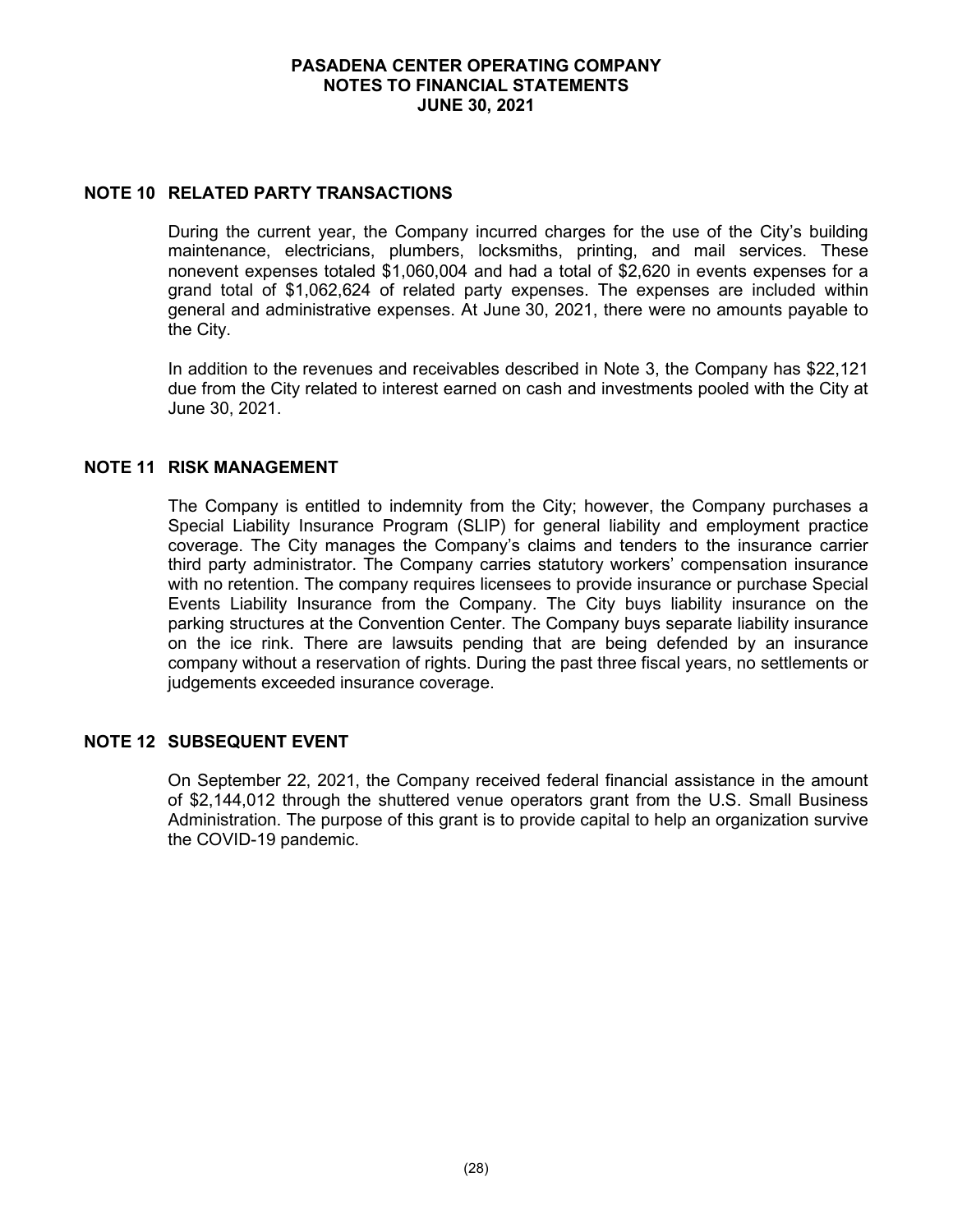

### **INDEPENDENT AUDITORS' REPORT ON INTERNAL CONTROL OVER FINANCIAL REPORTING AND ON COMPLIANCE AND OTHER MATTERS BASED ON AN AUDIT OF FINANCIAL STATEMENTS PERFORMED IN ACCORDANCE WITH GOVERNMENT AUDITING STANDARDS**

Board of Directors Pasadena Center Operating Company Pasadena, California

We have audited, in accordance with the auditing standards generally accepted in the United States of America and the standards applicable to financial audits contained in *Government Auditing Standards* issued by the Comptroller General of the United States, the financial statements of Pasadena Center Operating Company (the Company),a component unit of the City of Pasadena, California, as of and for the year ended June 30, 2021, and the related notes to the financial statements, which collectively comprise the Company's basic financial statements, and have issued our report thereon dated December 15, 2021.

# **Internal Control Over Financial Reporting**

In planning and performing our audit of the financial statements, we considered the Company's internal control over financial reporting (internal control) as a basis for designing audit procedures that are appropriate in the circumstances for the purpose of expressing our opinion on the financial statements, but not for the purpose of expressing an opinion on the effectiveness of the Company's internal control. Accordingly, we do not express an opinion on the effectiveness of the Company's internal control.

A *deficiency in internal control* exists when the design or operation of a control does not allow management or employees, in the normal course of performing their assigned functions, to prevent or detect and correct misstatements on a timely basis. A *material weakness* is a deficiency or a combination of deficiencies in internal control such that there is a reasonable possibility that a material misstatement of the entity's financial statements will not be prevented or detected and corrected on a timely basis. A *significant deficiency* is a deficiency, or a combination of deficiencies, in internal control that is less severe than a material weakness, yet important enough to merit attention by those charged with governance.

Our consideration of internal control was for the limited purpose described in the first paragraph of this section and was not designed to identify all deficiencies in internal control that might be material weaknesses or significant deficiencies. Given these limitations, during our audit we did not identify any deficiencies in internal control that we consider to be material weaknesses. However, material weaknesses may exist that have not been identified.



CLA is an independent member of Nexia International, a leading, global network of independent accounting and consulting firms. See nexia.com/member-firm-disclaimer for details.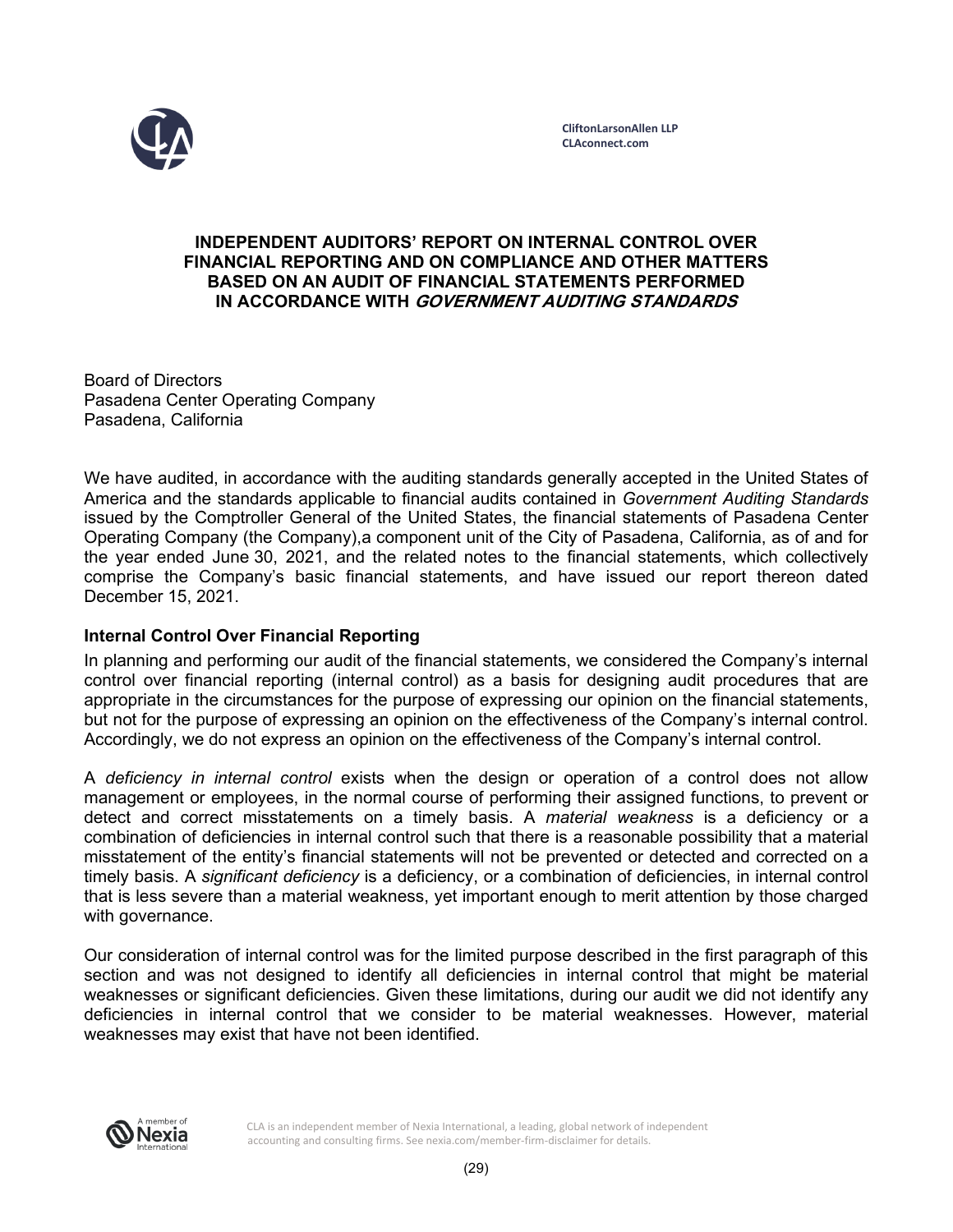### **Compliance and Other Matters**

As part of obtaining reasonable assurance about whether the Company's financial statements are free from material misstatement, we performed tests of its compliance with certain provisions of laws, regulations, contracts, and grant agreements, noncompliance with which could have a direct and material effect on the financial statements. However, providing an opinion on compliance with those provisions was not an objective of our audit, and accordingly, we do not express such an opinion. The results of our tests disclosed no instances of noncompliance or other matters that are required to be reported under *Government Auditing Standards*.

### **Purpose of this Report**

The purpose of this report is solely to describe the scope of our testing of internal control and compliance and the results of that testing, and not to provide an opinion on the effectiveness of the entity's internal control or on compliance. This report is an integral part of an audit performed in accordance with *Government Auditing Standards* in considering the entity's internal control and compliance. Accordingly, this communication is not suitable for any other purpose.

Viifton Larson Allen LLP

**CliftonLarsonAllen LLP**

Irvine, California December 15, 2021